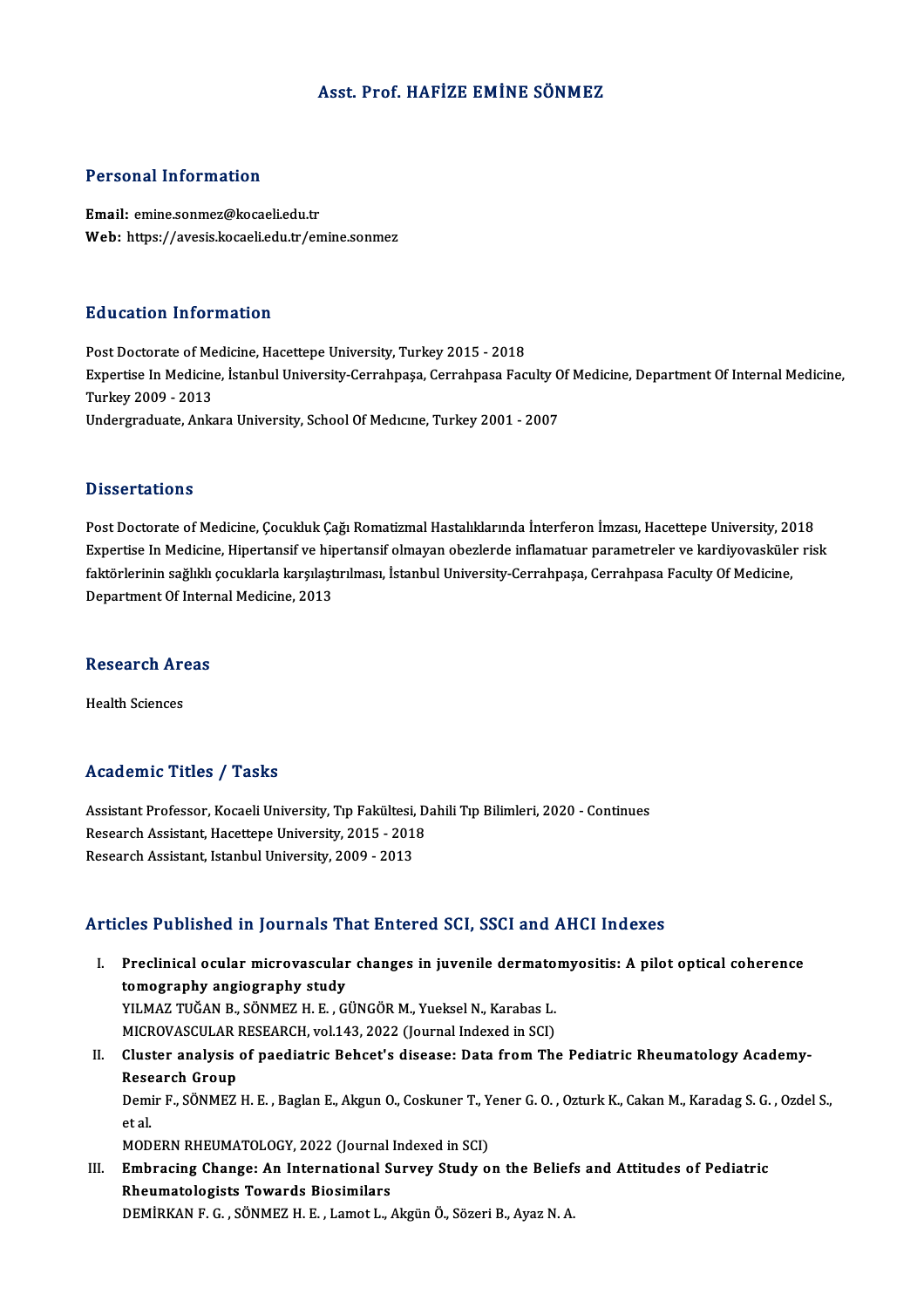BioDrugs, vol.36, pp.421-430, 2022 (Journal Indexed in SCI)<br>Is it all about age? Clinical share staristics of Itawasaki

IV. Is it all about age? Clinical characteristics of kawasaki disease in the extremely young: PeRA research group experience BioDrugs, vol.36, pp.421-430, 2<br>Is it all about age? Clinical c<br>research group experience Is it all about age? Clinical characteristics of kawasaki disease in the extremely young: PeRA<br>research group experience<br>Cakmak F., Demir F., Cakan M., SÖNMEZ H. E. , Caglayan S., Karadag S. G. , Varli Y. Z. , Yener G. O. researd<br>Cakmak<br>B., et al.<br>POSTCP Cakmak F., Demir F., Cakan M., SÖNMEZ H. E. , Caglayan S., K<br>B., et al.<br>POSTGRADUATE MEDICINE, 2022 (Journal Indexed in SCI)<br>Quantitative analysis of proclinical ocular microvasc

- B., et al.<br>POSTGRADUATE MEDICINE, 2022 (Journal Indexed in SCI)<br>V. Quantitative analysis of preclinical ocular microvascular changes in Multisystemic Inflammatory<br>Syndrome in Children (MISC) detected by entical seberance t POSTGRADUATE MEDICINE, 2022 (Journal Indexed in SCI)<br>Quantitative analysis of preclinical ocular microvascular changes in Multisystemic Infla<br>Syndrome in Children (MIS-C) detected by optical coherence tomography angiograph Quantitative analysis of preclinical ocular microvascular chang.<br>Syndrome in Children (MIS-C) detected by optical coherence to<br>Yılmaz Tuğan B., Sönmez H. E. , Atay K., Başar E. Z. , Özkan B., Karabaş L.<br>EVE 2022 (Journal I Syndrome in Children (MIS-C)<br>Yılmaz Tuğan B., Sönmez H. E. , Atay<br>EYE, 2022 (Journal Indexed in SCI)<br>CYCL 1.0 (JB1.0 as a Biomarkar Li Yılmaz Tuğan B., Sönmez H. E. , Atay K., Başar E. Z. , Özkan B., Karabaş L.<br>EYE, 2022 (Journal Indexed in SCI)<br>VI. CXCL10/IP10 as a Biomarker Linking Multisystem Inflammatory Syndrome and Left Ventricular<br>Dygfungtion in Ch
- EYE, 2022 (Journal Indexed in SCI)<br>CXCL10/IP10 as a Biomarker Linking Mult<br>Dysfunction in Children with SARS-CoV-2.<br>Pasar E.Z., Sönmar H.E., Umnar H. Karadaniz CXCL10/IP10 as a Biomarker Linking Multisystem Inflammatory Syndrome and Left Ventricular<br>Dysfunction in Children with SARS-CoV-2.<br>Başar E. Z. , Sönmez H. E. , Uzuner H., Karadenizli A., Güngör H. S. , Akgün G., Yetimakman Dysfunction in Children with SARS-CoV-2.<br>Başar E. Z. , Sönmez H. E. , Uzuner H., Karadenizli A., Güngör H. S. , Akgün G., Yetim.<br>Journal of clinical medicine, vol.11, no.5, 2022 (Journal Indexed in SCI Expanded)<br>The Multif Başar E. Z. , Sönmez H. E. , Uzuner H., Karadenizli A., Güngör H. S. , Akgün G., Yetimakman A. F. , Öncel S., Babaoğlu K.<br>Journal of clinical medicine, vol.11, no.5, 2022 (Journal Indexed in SCI Expanded)<br>VII. The Multifac Journal of clinical r<br>The Multifaceted<br>Cluster Analysis<br>SÖNME7 H E Cog

The Multifaceted Presentation of the Multisystem Inflammatory Syndrome in Children: Data from a<br>Cluster Analysis<br>SÖNMEZ H. E. , Caglayan S., Yener G. O. , AKGÜN E. Z. , Ulu K., Cakan M., Guliyeva V., Baglan E., Ozturk K., Cluster<br>SÖNMEZ<br>D., et al.<br>JOUPNA SÖNMEZ H. E. , Caglayan S., Yener G. O. , AKGÜN E. Z. , Ulu K., Cakan M., Guliyeva<br>D., et al.<br>JOURNAL OF CLINICAL MEDICINE, vol.11, no.6, 2022 (Journal Indexed in SCI)<br>Is etnain esbesendiesmanky e mane sensitive indisator

- D., et al.<br>JOURNAL OF CLINICAL MEDICINE, vol.11, no.6, 2022 (Journal Indexed in SCI)<br>VIII. Is strain echocardiography a more sensitive indicator of myocardial involvement in patients with<br>multisystem inflammatery syndrome JOURNAL OF CLINICAL MEDICINE, vol.11, no.6, 2022 (Journal Indexed in SCI)<br>Is strain echocardiography a more sensitive indicator of myocardial involvement in pa<br>multisystem inflammatory syndrome in children (MIS-C) associat Is strain echocardiography a more sensitive indicator of myocardia<br>multisystem inflammatory syndrome in children (MIS-C) associated<br>AKGÜN E. Z. , USTA E., Akgun G., GÜNGÖR H. S. , SÖNMEZ H. E. , BABAOĞLU A.<br>CARDIOLOCY IN T multisystem inflammatory syndrome in children (MIS-C) associated with SARS-CoV-2?<br>AKGÜN E. Z. , USTA E., Akgun G., GÜNGÖR H. S. , SÖNMEZ H. E. , BABAOĞLU A.<br>CARDIOLOGY IN THE YOUNG, 2022 (Journal Indexed in SCI) AKGÜN E. Z. , USTA E., Akgun G., GÜNGÖR H. S. , SÖNMEZ H. E. , BABAOĞLU A.<br>CARDIOLOGY IN THE YOUNG, 2022 (Journal Indexed in SCI)<br>IX. Exploring the attitudes, concerns, and knowledge regarding COVID-19 vaccine by the paren
- CARDIOLOGY IN THE YOUNG, 2022 (Journal Indexed in SCI)<br>Exploring the attitudes, concerns, and knowledge regarding CO'<br>children with rheumatic disease: Cross-sectional online survey.<br>Akgün Ö. Kaysala C. K., Dominkan E.C., C Exploring the attitudes, concerns, and knowledge regarding COVID-19 vaccine by the pa<br>children with rheumatic disease: Cross-sectional online survey.<br>Akgün Ö., Kayaalp G. K. , Demirkan F. G. , Çakmak F., Tanatar A., Guliye children with rheumatic disease: Cross-sectional online survey.<br>Akgün Ö., Kayaalp G. K. , Demirkan F. G. , Çakmak F., Tanatar A., Guliyeva V., Sönmez H. E. , Ayaz N. A.<br>Vaccine, vol.40, pp.1829-1836, 2022 (Journal Indexed Akgün Ö., Kayaalp G. K. , Demirkan F. G. , Çakmak F., Tanatar A., Guliyeva V., Söni<br>Vaccine, vol.40, pp.1829-1836, 2022 (Journal Indexed in SCI)<br>X. Editorial: Hereditary Periodic Fevers and Autoinflammatory Diseases<br>SÖNMEZ
- SÖNMEZ H. E., Sozeri B., AKTAY AYAZ N. Editorial: Hereditary Periodic Fevers and Autoinflammator<br>SÖNMEZ H. E. , Sozeri B., AKTAY AYAZ N.<br>FRONTIERS IN PEDIATRICS, vol.10, 2022 (Journal Indexed in SCI)<br>Ontical sabaranga tamagnanhy angiagnanhy of subelinisal
- SÖNMEZ H. E. , Sozeri B., AKTAY AYAZ N.<br>FRONTIERS IN PEDIATRICS, vol.10, 2022 (Journal Indexed in SCI)<br>XI. Optical coherence tomography angiography of subclinical ocular features in pediatric Behçet<br>disease. FRONTIERS IN PEDIATRICS, vol.10, 2022 (Journal Indexed in SCI)<br>Optical coherence tomography angiography of subclinical<br>disease.<br>Yılmaz Tuğan B., Sönmez H. E. **Optical coherence tomogra<br>disease.<br>Yılmaz Tuğan B., Sönmez H. E.**<br>Journal of AAPOS : the official

disease.<br>Yılmaz Tuğan B., Sönmez H. E.<br>Journal of AAPOS : the official publication of the American Association for Pediatric Ophthalmology and<br>Strebismus vel 36, no.1, 2022 (Journal Indeved in SCI Eunanded). Yılmaz Tuğan B., Sönmez H. E.<br>Journal of AAPOS : the official publication of the American Associa<br>Strabismus, vol.26, no.1, 2022 (Journal Indexed in SCI Expanded)<br>Posl. Life Data Fram the Largest Pediatric Femilial Mediter Journal of AAPOS : the official publication of the American Association for Pediatric Ophtha<br>Strabismus, vol.26, no.1, 2022 (Journal Indexed in SCI Expanded)<br>XII. Real-Life Data From the Largest Pediatric Familial Mediterr

### Strabismus, vol.26, no.1, 2022 (Journal Indexed in SCI Expanded)<br>Real-Life Data From the Largest Pediatric Familial Mediterranean Fever Cohort<br>Oeztuerk K., Coskuner T., Baglan E., SÖNMEZ H. E. , Yener G. O. , Cakmak F., De Real-Life Dat<br>Oeztuerk K., Co<br>, Ozdel S., et al.<br>EPONTIEPS IN Oeztuerk K., Coskuner T., Baglan E., SÖNMEZ H. E. , Yener G. O. , C.<br>, Ozdel S., et al.<br>FRONTIERS IN PEDIATRICS, vol.9, 2022 (Journal Indexed in SCI)<br>Low disease astivity state in invenile enset systemis lunu , Ozdel S., et al.<br>FRONTIERS IN PEDIATRICS, vol.9, 2022 (Journal Indexed in SCI)<br>XIII. Low disease activity state in juvenile-onset systemic lupus erythematosus

FRONTIERS IN PEDIATRICS, vol.9, 2022 (Journal Indexed in SCI)<br>Low disease activity state in juvenile-onset systemic lupus erythematosus<br>Ozturk K., Caglayan S., Tanatar A., Baglan E., Otar G. Y. , Kayaalp G. K. , Karadag S. Low di<br>Ozturk<br>S., et al.<br>LUDUS Ozturk K., Caglayan S., Tanatar A., Baglan E., Otar G. Y. , Kayaalp G. K.<br>S., et al.<br>LUPUS, vol.30, no.13, pp.2144-2150, 2021 (Journal Indexed in SCI)<br>Toward the integration of biosimilers inte nediatris rheum:

### S., et al.<br>LUPUS, vol.30, no.13, pp.2144-2150, 2021 (Journal Indexed in SCI)<br>XIV. Toward the integration of biosimilars into pediatric rheumatology: adalimumab ABP 501 experience<br>of BoBA research group LUPUS, vol.30, no.13, pp.214<br>Toward the integration cof PeRA research group Toward the integration of biosimilars into pediatric rheumatology: adalimumab ABP 501 experienc<br>of PeRA research group<br>Demirkan F. G. , Ulu K., Ozturk K., Karadas S. G. , Ozdel S., SÖNMEZ H. E. , Cakmak F., Demir F., Sozer

of PeRA research group<br>Demirkan F. G. , Ulu K., Ozturk K., Karadas S. G. , Ozdel S., SÖNMEZ H. E. , Cakn<br>EXPERT OPINION ON BIOLOGICAL THERAPY, 2021 (Journal Indexed in SCI)<br>The clinical course of SARS CoV. 2 infection amon Demirkan F. G. , Ulu K., Ozturk K., Karadas S. G. , Ozdel S., SÖNMEZ H. E. , Cakmak F., Demir F., Sozeri B., Ayaz N. A.<br>EXPERT OPINION ON BIOLOGICAL THERAPY, 2021 (Journal Indexed in SCI)<br>XV. The clinical course of SARS-Co

## EXPERT OPINION ON BIOLOGICAL THERAPY, 2021 (Journal Indexed in SCI)<br>The clinical course of SARS-CoV-2 infection among children with rh<br>therapy: a retrospective and multicenter study The clinical course of SARS-CoV-2 infection among children with rheumatic disease under biologic<br>therapy: a retrospective and multicenter study<br>Sozeri B., Ulu K., KAYA AKCA Ü., HAŞLAK F., PAÇ KISAARSLAN A., Otar-Yener G.,

Sozeri B., Ulu K., KAYA AKCA Ü., HAŞLAK F., PAÇ KISAARSLAN A., Otar-Yener G., BABA Ö., Altug-Gucenmez O., Sahin<br>N., Baglan E., et al.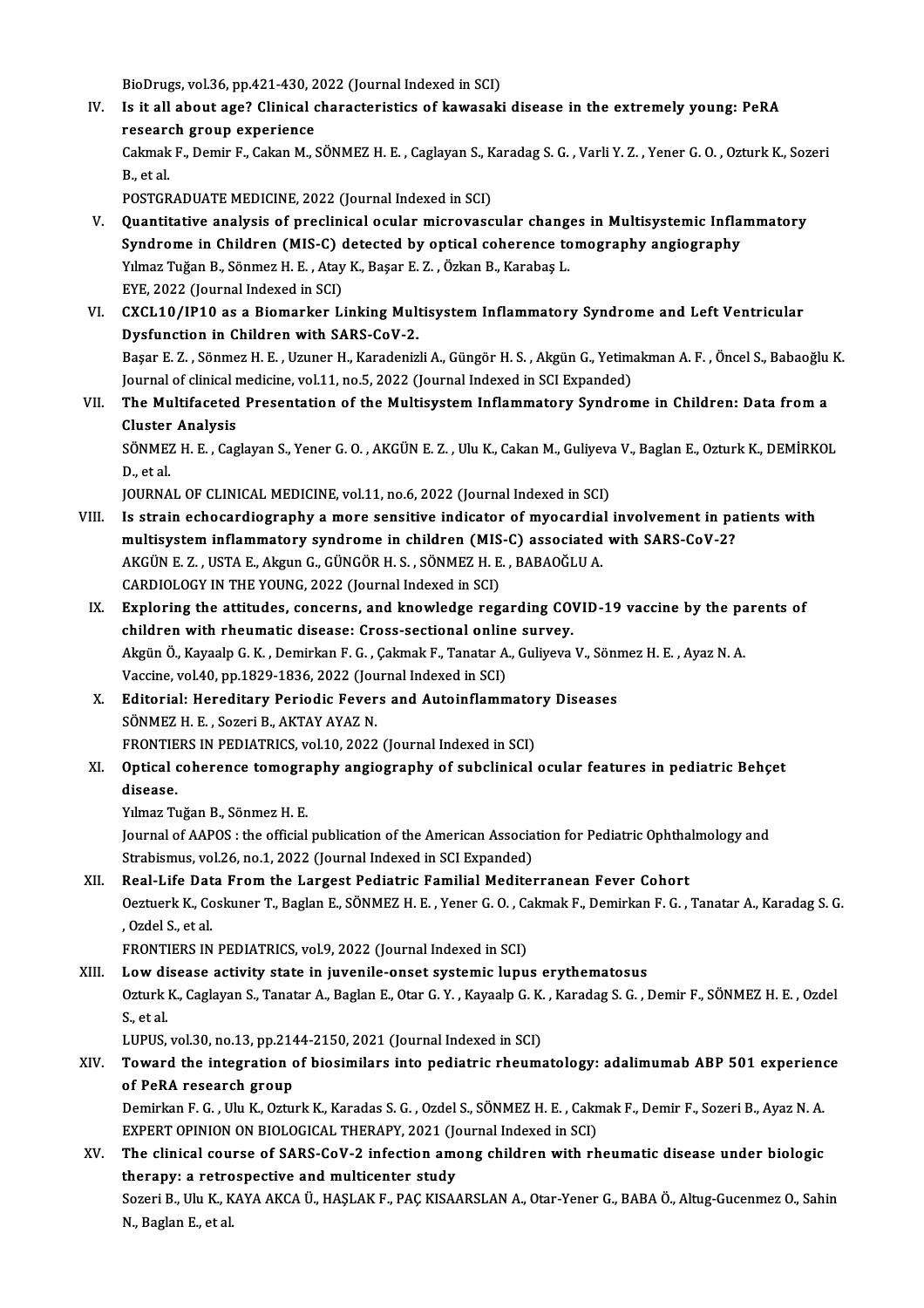RHEUMATOLOGY INTERNATIONAL, 2021 (Journal Indexed in SCI)

XVI. Differences and similarities ofmultisysteminflammatory syndrome in children, Kawasaki disease RHEUMATOLOGY INTERNATIONAL, 2021 (Journal Indexed in SCI)<br>Differences and similarities of multisystem inflammatory syndrome in children, Kawasaki disease<br>and macrophage activating syndrome due to systemic juvenile idiopath Differ<br>and m<br>study<br><sup>Vonor</sup> and macrophage activating syndrome due to systemic juvenile idiopathic arthritis: a comparative<br>study<br>Yener G. O. , PAÇ KISAARSLAN A., Ulu K., ATALAY E., HAŞLAK F., Ozdel S., Yucel B. B. , Yildirim D. G. , Cakmak F.,<br>Oztur

**study<br>Yener G. O. , PA<br>Ozturk K., et al.<br>RHEUMATOLOG** Yener G. O. , PAÇ KISAARSLAN A., Ulu K., ATALAY E., HAŞLAK F., Ozondurk K., et al.<br>Ozturk K., et al.<br>RHEUMATOLOGY INTERNATIONAL, 2021 (Journal Indexed in SCI)<br>The feasibility of withdrawing sanakinumab in naediatric s

RHEUMATOLOGY INTERNATIONAL, 2021 (Journal Indexed in SCI)

Ozturk K., et al.<br>RHEUMATOLOGY INTERNATIONAL, 2021 (Journal Indexed in SCI)<br>XVII. The feasibility of withdrawing canakinumab in paediatric colchicine-resistant familial Mediterranean<br>fever patients. The feasibility of withdrawing canakinumab in paediatric colchicine-resistant familial Mediterraneaı<br>fever patients.<br>Sözeri B., Sönmez H. E. , Karadağ Ş. G. , Bağlan E., Öztürk K., Çakan M., Demir F., Otar Yener G., Özdel

fe<br>Sö<br>N. Sözeri B., Sönmez H. E. , Karadağ Ş. G. , Bağlan E., Öztürk K., Çakan M., Demir F., Otar Yener G., Özdel S., Aktay<br>N.<br>Clinical and experimental rheumatology, vol.39, no.5, pp.118-123, 2021 (Journal Indexed in SCI Expanded)

N.<br>Clinical and experimental rheumatology, vol.39, no.5, pp.118-123, 2021 (Journal Indexed in SCI Expanded)<br>XVIII. Comparison of Pediatric Familial Mediterranean Fever Patients Carrying Only E148Q Variant With

Clinical and experimental rheumatology, vol.39, no.5, pp.118-2<br>Comparison of Pediatric Familial Mediterranean Fever<br>the Ones Carrying Homozygous Pathogenic Mutations.<br>Tanstan A. Karodağ S. Sönmer H. E. Colson M. Ayaz N. Comparison of Pediatric Familial Mediterranean<br>the Ones Carrying Homozygous Pathogenic Muta<br>Tanatar A., Karadağ Ş., Sönmez H. E. , Çakan M., Ayaz N.<br>Journal of clinical rhoumatelegy : nrestical reports on r Tanatar A., Karadağ Ş., Sönmez H. E., Çakan M., Ayaz N.

Journal of clinical rheumatology : practical reports on rheumatic & musculoskeletal diseases, vol.27, pp.182-186,<br>2021 (Journal Indexed in SCI)

XIX. Frequency of juvenile idiopathic arthritis and associated uveitis in pediatric rheumatology clinics in 2021 (Journal Indexed in SCI)<br>Frequency of juvenile idiopathic arthrit<br>Turkey: A retrospective study, JUPITER<br>Sebin S. Agari G. Sonmer H. E. Kilie E. Z. SAR Frequency of juvenile idiopathic arthritis and associated uveitis in pediatric rheumatology clinics in<br>Turkey: A retrospective study, JUPITER<br>Sahin S., Acari C., Sonmez H. E. , Kilic F. Z. , SAĞ E., Dundar H. A. , ADROVIC

Tur<mark>key</mark><br>Sahin S.<br>Y., et al. Sahin S., Acari C., Sonmez H. E. , Kilic F. Z. , SAĞ E., Dundar H. A. , ADROVIC<br>Y., et al.<br>PEDIATRIC RHEUMATOLOGY, vol.19, no.1, 2021 (Journal Indexed in SCI)<br>Comment on: Clinical significance of E1480 beterogygeus varian

Y., et al.<br>PEDIATRIC RHEUMATOLOGY, vol.19, no.1, 2021 (Journal Indexed in SCI)<br>XX. Comment on: Clinical significance of E148Q heterozygous variant in paediatric Familial<br>Mediterranean Foyer PEDIATRIC RHEUMATOI<br>Comment on: Clinical<br>Mediterranean Fever<br>Tanatar A SÖNMEZ U E Comment on: Clinical significance of E14;<br>Mediterranean Fever<br>Tanatar A., SÖNMEZ H. E. , Sozeri B., Ayaz N. A.<br>PHEUMATOLOCY vol 60, no 8, 2021 (Journal I

Mediterranean Fever<br>Tanatar A., SÖNMEZ H. E. , Sozeri B., Ayaz N. A.<br>RHEUMATOLOGY, vol.60, no.8, 2021 (Journal Indexed in SCI)

- Tanatar A., SÖNMEZ H. E., Sozeri B., Ayaz N. A.<br>RHEUMATOLOGY, vol.60, no.8, 2021 (Journal Indexed in SCI)<br>XXI. Sacroiliitis in children and adolescents with familial Mediterranean fever.<br>Kacroilitis in children and adolesc RHEUMATOLOGY, vol.60, no.8, 2021 (Journal Indexed in SCI)<br>Sacroiliitis in children and adolescents with familial Mediterranean fever<br>Kaçmaz H., Aldemir E., Tanatar A., Karadağ Ş. G. , Çakan M., Sönmez H. E. , Ayaz N. A.<br>Ad Sacroiliitis in children and adolescents with familial Mediterranean fever.<br>Kaçmaz H., Aldemir E., Tanatar A., Karadağ Ş. G. , Çakan M., Sönmez H. E. , Ayaz N. A.<br>Advances in rheumatology (London, England), vol.61, pp.29,
- Kaçmaz H., Aldemir E., Tanatar A., Karadağ Ş. G. , Çakan M., Sönmez H. E. , Ayaz N. A.<br>Advances in rheumatology (London, England), vol.61, pp.29, 2021 (Journal Indexed in SCI)<br>XXII. Comparison of the clinical diagnostic cr Advances in rheumatology (London, England), vol.61, pp.29, 2021 (Journal Inde<br>Comparison of the clinical diagnostic criteria and the results of the ne:<br>panel in patients with monogenic systemic autoinflammatory diseases.<br>S Comparison of the clinical diagnostic criteria and the results of the next-gene<br>panel in patients with monogenic systemic autoinflammatory diseases.<br>Sözeri B., Demir F., Sönmez H. E. , Karadağ Ş., Demirkol Y., Doğan Ö., Do panel in patients with monogenic systemic autoinflammatory disea<br>Sözeri B., Demir F., Sönmez H. E. , Karadağ Ş., Demirkol Y., Doğan Ö., Doğanağ<br>Clinical rheumatology, vol.40, pp.2327-2337, 2021 (Journal Indexed in SCI)<br>Ann Clinical rheumatology, vol.40, pp.2327-2337, 2021 (Journal Indexed in SCI)<br>XXIII. Approach to switching biologics in juvenile idiopathic arthritis: a real-life experience
- Clinical rheumatology, vol.40, pp.2327-2337, 2021 (Journal Indexed in SCI)<br>Approach to switching biologics in juvenile idiopathic arthritis: a<br>Karadag S. G. , Demirkan F. G. , Koc R., Cakmak F., SÖNMEZ H. E. , Ayaz N. A.<br>R Approach to switching biologics in juvenile idiopathic arthi<br>Karadag S. G. , Demirkan F. G. , Koc R., Cakmak F., SÖNMEZ H. E. , Ay<br>RHEUMATOLOGY INTERNATIONAL, 2021 (Journal Indexed in SCI)<br>Hapatitis B vessination response
- RHEUMATOLOGY INTERNATIONAL, 2021 (Journal Indexed in SCI)<br>XXIV. Hepatitis B vaccination response of treatment-naive patients with juvenile idiopathic arthritis RHEUMATOLOGY INTERNATIONAL, 2021 (Journal Indexed in SCI)<br>Hepatitis B vaccination response of treatment-naive patients with juvenile idiopathic arthritis<br>Cakmak F., Cakan M., Demir F., SÖNMEZ H. E. , Cakmak S., Demirkan F. Hepatitis B vaccination response of treatment-naive patien<br>Cakmak F., Cakan M., Demir F., SÖNMEZ H. E. , Cakmak S., Demirkan<br>RHEUMATOLOGY INTERNATIONAL, 2021 (Journal Indexed in SCI)<br>The readiness of podiatric rheumatology Cakmak F., Cakan M., Demir F., SÖNMEZ H. E. , Cakmak S., Demirkan F. G. , Karadag S. G. , Ayaz N. A. , Sozeri B.<br>RHEUMATOLOGY INTERNATIONAL, 2021 (Journal Indexed in SCI)<br>XXV. The readiness of pediatric rheumatology patien

## RHEUMATOLOGY INTERNATIONAL, 2021 (Journal Indexed in SCI)<br>The readiness of pediatric rheumatology patients and their parents to transition to adult-oriented<br>treatment. The readiness of pediatric rheumatology pat<br>treatment.<br>Sönmez H. E. , Koç R., Karadağ Ş. G. , Aktay Ayaz N.<br>International journal of rheumatic diseases, vol 24

- International journal of rheumatic diseases, vol.24, pp.397-401, 2021 (Journal Indexed in SCI)<br>Neuroimaging of Children With Takayasu Arteritis Sönmez H. E., Koç R., Karadağ Ş. G., Aktay Ayaz N.<br>International journal of rheumatic diseases, vol.24, pp.39;<br>XXVI. Neuroimaging of Children With Takayasu Arteritis International journal of rheumatic diseases, vol.24, pp.397-401, 2021 (Journal Indexed in SCI)<br>Neuroimaging of Children With Takayasu Arteritis<br>SÖNMEZ H. E. , Demir F., Ozdel S., Karadag S. G. , Baglan E., Bulbul M., Cakan Neuroimaging of Children With Takayasu Arteritis<br>SÖNMEZ H. E. , Demir F., Ozdel S., Karadag S. G. , Baglan E., Bulbul<br>JOURNAL OF CHILD NEUROLOGY, 2021 (Journal Indexed in SCI)<br>Adharansa ta bast prastise sapsapaus suideline SÖNMEZ H. E. , Demir F., Ozdel S., Karadag S. G. , Baglan E., Bulbul M., Cakan M., Ayaz N. A. , Sozeri B.<br>JOURNAL OF CHILD NEUROLOGY, 2021 (Journal Indexed in SCI)<br>XXVII. Adherence to best practice consensus guidelines for
- JOURNAL OF CHILD NEUROLOGY, 2021 (Journal Indexed in Adherence to best practice consensus guidelines fo<br>study among paediatric rheumatologists in Turkey.<br>Kaypul Kaypaln G. Sagari B. Sänmag H. F. Damin E. Galan Adherence to best practice consensus guidelines for familial Mediterranean fever: a modified De<br>study among paediatric rheumatologists in Turkey.<br>Kavrul Kayaalp G., Sozeri B., Sönmez H. E. , Demir F., Cakan M., Oztürk K.,

<mark>study among</mark><br>Kavrul Kayaalp<br>Baglan E., et al.<br><sup>Dhoumatology</sup> Kavrul Kayaalp G., Sozeri B., Sönmez H. E. , Demir F., Cakan M., Oztürk K., Karadag S. G. , Otar Yener G., Ozdel S.,<br>Baglan E., et al.<br>Rheumatology international, 2021 (Journal Indexed in SCI)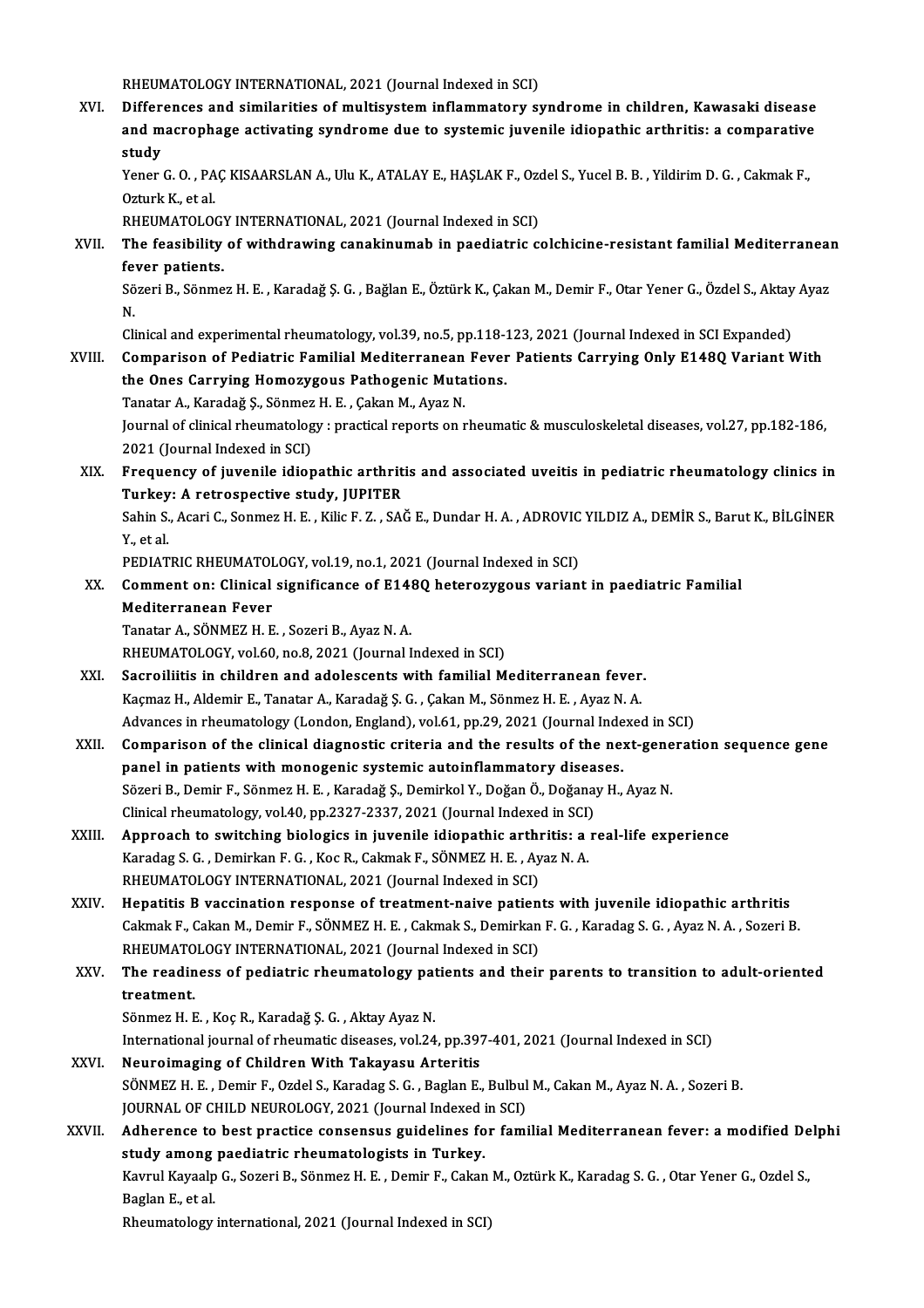| XXVIII.       | The Value of Serum Amyloid A Levels in Familial Mediterranean Fever to Identify Occult                                                                                 |
|---------------|------------------------------------------------------------------------------------------------------------------------------------------------------------------------|
|               | <b>Inflammation During Asymptomatic Periods.</b>                                                                                                                       |
|               | Çakan M., Karadağ Ş., Tanatar A., Sönmez H. E., Ayaz N.                                                                                                                |
|               | Journal of clinical rheumatology : practical reports on rheumatic & musculoskeletal diseases, vol.27, pp.1-4, 2021                                                     |
|               | (Journal Indexed in SCI)                                                                                                                                               |
| XXIX.         | Genetic panel screening in patients with clinically unclassified systemic autoinflammatory diseases                                                                    |
|               | Demir F., Dogan O. A., Demirkol Y. K., Tekkus K. E., Canbek S., Karadag S. G., SÖNMEZ H. E., Ayaz N. A., Doganay H.<br>L., Sozeri B.                                   |
|               | CLINICAL RHEUMATOLOGY, vol.39, no.12, pp.3733-3745, 2020 (Journal Indexed in SCI)                                                                                      |
| XXX.          | Comment on 'Age dependent safety and efficacy of colchicine treatment for familial Mediterranean                                                                       |
|               | fever in children'.                                                                                                                                                    |
|               | Sönmez H. E., Aktay A.                                                                                                                                                 |
|               | Seminars in arthritis and rheumatism, vol.50, pp.1552, 2020 (Journal Indexed in SCI)                                                                                   |
| XXXI.         | Does immunosuppressive treatment entail an additional risk for children with rheumatic diseases? A                                                                     |
|               | survey-based study in the era of COVID-19                                                                                                                              |
|               | TURAN O., DEMİRKAN F. G., Kayaalp G., ÇAKMAK F., TANATAR A., Karadag S. G., SÖNMEZ H. E., Omeroglu R.,                                                                 |
|               | <b>AKTAY AYAZ N.</b>                                                                                                                                                   |
|               | RHEUMATOLOGY INTERNATIONAL, vol.40, no.10, pp.1613-1623, 2020 (Journal Indexed in SCI)                                                                                 |
| XXXII.        | Systemic lupus erythematosus complicated with Castleman disease: a case-based review                                                                                   |
|               | Demirkan F. G., Dogan S., Ucar A. K., SÖNMEZ H. E., AKTAY AYAZ N.                                                                                                      |
| XXXIII.       | RHEUMATOLOGY INTERNATIONAL, 2020 (Journal Indexed in SCI)<br>The relevance of practical laboratory markers in predicting gastrointestinal and renal involvement        |
|               | in children with Henoch-Schonlein Purpura                                                                                                                              |
|               | Karadag S. G., Cakmak F., Cil B., TANATAR A., Sonmez H. E., Kiyak A., Yavuz S., Cakan M., AKTAY AYAZ N.                                                                |
|               | POSTGRADUATE MEDICINE, 2020 (Journal Indexed in SCI)                                                                                                                   |
| XXXIV.        | Response to 'How to define disease severity accurately in patients with familial Mediterranean                                                                         |
|               | fever'                                                                                                                                                                 |
|               | AKTAY AYAZ N., TANATAR A., Karadag S. G., Cakan M., KESKİNDEMİRCİ G., SÖNMEZ H. E.                                                                                     |
|               | RHEUMATOLOGY INTERNATIONAL, 2020 (Journal Indexed in SCI)                                                                                                              |
| <b>XXXV</b>   | Patient satisfaction and clinical effectiveness of switching from intravenous tocilizumab to                                                                           |
|               | subcutaneous tocilizumab in patients with juvenile idiopathic arthritis: an observational study                                                                        |
|               | AKTAY AYAZ N., Karadag S. G., Koc R., Demirkan F. G., ÇAKMAK F., SÖNMEZ H. E.                                                                                          |
|               | RHEUMATOLOGY INTERNATIONAL, vol.40, no.7, pp.1111-1116, 2020 (Journal Indexed in SCI)                                                                                  |
| <b>XXXVI</b>  | The evaluation of anxiety, depression and quality of life scores of children and adolescents with                                                                      |
|               | familial Mediterranean fever                                                                                                                                           |
|               | Sonmez A. O., Sonmez H. E., Cakan M., Yavuz M., KESKİNDEMİRCİ G., AKTAY AYAZ N.<br>RHEUMATOLOGY INTERNATIONAL, vol.40, no.5, pp.757-763, 2020 (Journal Indexed in SCI) |
| <b>XXXVII</b> | Drug reactions in children with rheumatic diseases receiving parenteral therapies: 9 years'                                                                            |
|               | experience of a tertiary pediatric rheumatology center                                                                                                                 |
|               | Koc R., SÖNMEZ H. E., Cakan M., Karadag S. G., TANATAR A., Cakmak F., AKTAY AYAZ N.                                                                                    |
|               | RHEUMATOLOGY INTERNATIONAL, vol.40, no.5, pp.771-776, 2020 (Journal Indexed in SCI)                                                                                    |
| XXXVIII.      | Comorbidities and phenotype-genotype correlation in children with familial Mediterranean fever                                                                         |
|               | AKTAY AYAZ N., TANATAR A., Karadag S. G., Cakan M., KESKİNDEMİRCİ G., SÖNMEZ H. E.                                                                                     |
|               | RHEUMATOLOGY INTERNATIONAL, 2020 (Journal Indexed in SCI)                                                                                                              |
| <b>XXXIX</b>  | Rheumatic diseases in Syrian refugee children: a retrospective multicentric study in Turkey                                                                            |
|               | Karadag S. G., SÖNMEZ H. E., Demir F., Cakan M., Ozturk K., TANATAR A., Cakmak F., Sozeri B., AKTAY AYAZ N.                                                            |
|               | RHEUMATOLOGY INTERNATIONAL, vol.40, no.4, pp.583-589, 2020 (Journal Indexed in SCI)                                                                                    |
| XL.           | Lipoma Arborescens Associated With Psoriatic Arthritis in an Adolescent Boy A Case Report and                                                                          |
|               | Review of the Literature                                                                                                                                               |
|               | Batu E. D., Sonmez H. E., KÖSEMEHMETOĞLU K., Ozer H., AYDINGÖZ Ü.                                                                                                      |
|               | JCR-JOURNAL OF CLINICAL RHEUMATOLOGY, vol.26, no.2, 2020 (Journal Indexed in SCI)                                                                                      |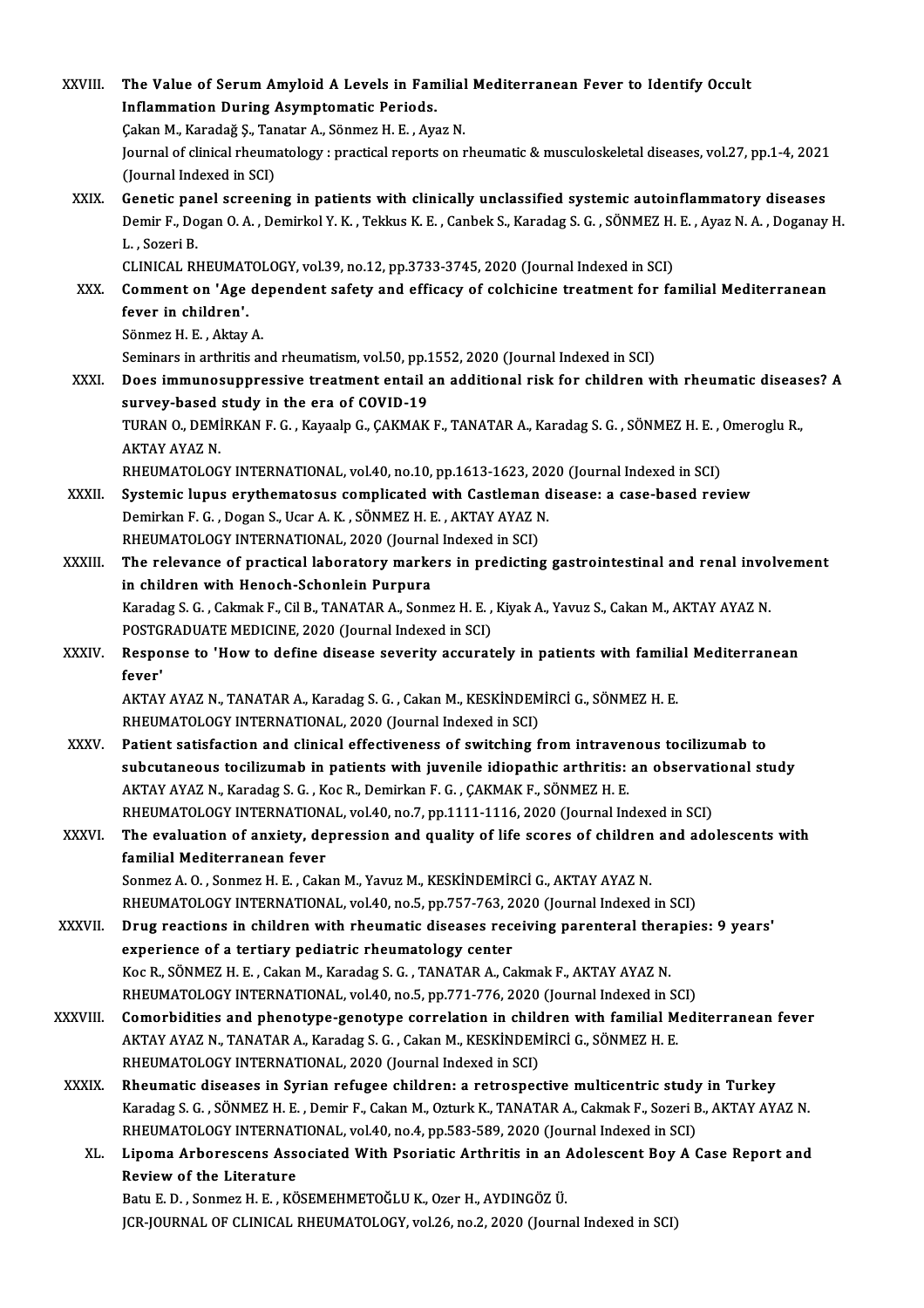| XLI.    | A clinical score to guide in decision making for monogenic type I IFNopathies                                                                      |
|---------|----------------------------------------------------------------------------------------------------------------------------------------------------|
|         | Sonmez H. E. , Karaaslan C., de Jesus A. A. , Batu E. D. , Anlar B., Sozeri B., BİLGİNER Y., KARAGÜZEL D., ÇAĞDAŞ<br>AYVAZ D. N., Tezcan I, et al. |
|         | PEDIATRIC RESEARCH, vol.87, no.4, pp.745-752, 2020 (Journal Indexed in SCI)                                                                        |
| XLII.   | ADA2 Deficiency: Case Series of Five Patients with Varying Phenotypes                                                                              |
|         | Tanatar A., Karadag S. G., Sozeri B., Sonmez H. E., Cakan M., Demirkol Y., AKTAY AYAZ N.                                                           |
|         | JOURNAL OF CLINICAL IMMUNOLOGY, vol.40, no.2, pp.253-258, 2020 (Journal Indexed in SCI)                                                            |
| XLIII.  | Profile of new referrals to a single pediatric rheumatology center in Turkey                                                                       |
|         | Karadag S. G., Sonmez H. E., Tanatar A., Cakmak F., Cakan M., AKTAY AYAZ N.                                                                        |
|         | RHEUMATOLOGY INTERNATIONAL, vol.40, no.2, pp.313-321, 2020 (Journal Indexed in SCI)                                                                |
| XLIV.   | Serum amyloid A as a biomarker in differentiating attacks of familial Mediterranean fever from                                                     |
|         | acute febrile infections                                                                                                                           |
|         | Cakan M., Aktay Ayaz N., KESKİNDEMİRCİ G., Karadag S. G. , Tanatar A., Sonmez H. E.                                                                |
|         | CLINICAL RHEUMATOLOGY, vol.39, no.1, pp.249-253, 2020 (Journal Indexed in SCI)                                                                     |
| XLV.    | Performance of Tel-Hashomer, Livneh, pediatric and new Eurofever/PRINTO classification criteria                                                    |
|         | for familial Mediterranean fever in a referral center                                                                                              |
|         | Tanatar A., SÖNMEZ H. E., Karadag S. G., Cakmak F., Cakan M., Demir F., Sozeri B., AKTAY AYAZ N.                                                   |
|         | RHEUMATOLOGY INTERNATIONAL, vol.40, no.1, pp.21-27, 2020 (Journal Indexed in SCI)                                                                  |
| XLVI.   | A Monogenic Disease with a Variety of Phenotypes: Deficiency of Adenosine Deaminase 2                                                              |
|         | ÖZEN S., Batu E. D., Taskiran E. Z., ÖZKARA H. A., ÜNAL Ş., Guleray N., Erden A., KARADAĞ Ö., GÜMRÜK F., Cetin M.,<br>et al.                       |
|         | JOURNAL OF RHEUMATOLOGY, vol.47, no.1, pp.117-125, 2020 (Journal Indexed in SCI)                                                                   |
| XLVII.  | Age of onset as an influencing factor for disease severity in children with familial Mediterranean                                                 |
|         | fever                                                                                                                                              |
|         | Tanatar A., Karadag S. G., Cakan M., Sonmez H. E., Ayaz N. A.                                                                                      |
|         | MODERN RHEUMATOLOGY, 2020 (Journal Indexed in SCI)                                                                                                 |
| XLVIII. | Emergent high fatality lung disease in systemic juvenile arthritis                                                                                 |
|         | Saper V. E., Chen G., Deutsch G. H., Guillerman R. P., Birgmeier J., Jagadeesh K., Canna S., Schulert G., Deterding R.,                            |
|         | Xu L. et al. .                                                                                                                                     |
|         | ANNALS OF THE RHEUMATIC DISEASES, vol.78, no.12, pp.1722-1731, 2019 (Journal Indexed in SCI)                                                       |
| XLIX.   | Severe hypersensitivity reactions to biological drugs in children with rheumatic diseases                                                          |
|         | UYSAL SOYER Ö., DEMİR S., BİLGİNER Y., Batu E. D. , Sonmez H. E. , Arici Z. S. , ŞAHİNER Ü. M. , ŞEKEREL B. E. , ÖZEN<br>S.                        |
|         | PEDIATRIC ALLERGY AND IMMUNOLOGY, vol.30, no.8, pp.833-840, 2019 (Journal Indexed in SCI)                                                          |
| L.      | Systemic onset juvenile idiopathic arthritis: a single center experience                                                                           |
|         | SAĞ E., UZUNOĞLU B., Bal F., Sonmez H. E. , DEMİR S., BİLGİNER Y., ÖZEN S.                                                                         |
|         | TURKISH JOURNAL OF PEDIATRICS, vol.61, no.6, pp.852-858, 2019 (Journal Indexed in SCI)                                                             |
| LI.     | The Relationship between the Waist Circumference and Increased Carotid Intima Thickness in Obese                                                   |
|         | Children                                                                                                                                           |
|         | Sonmez H. E., CANPOLAT N., Agbas A., Tasdemir M., Ekmekci O. B., Alikasifoglu M., Sever L., CALISKAN S.                                            |
|         | CHILDHOOD OBESITY, vol.15, no.7, pp.468-475, 2019 (Journal Indexed in SCI)                                                                         |
| LII.    | Comment on: Short-term follow-up results of children with familial Mediterranean fever after                                                       |
|         | cessation of colchicine: is it possible to quit?: reply                                                                                            |
|         | Tanatar A., Karadag S. G., Sonmez H. E., Cakan M., AKTAY AYAZ N.                                                                                   |
|         | RHEUMATOLOGY, vol.58, no.10, pp.1886-1887, 2019 (Journal Indexed in SCI)                                                                           |
| LIII.   | Short-term follow-up results of children with familial Mediterranean fever after cessation of                                                      |
|         | colchicine: is it possible to quit?                                                                                                                |
|         | Tanatar A., Karadag S. G., Sonmez H. E., Cakan M., AKTAY AYAZ N.                                                                                   |
|         | RHEUMATOLOGY, vol.58, no.10, pp.1818-1821, 2019 (Journal Indexed in SCI)                                                                           |
| LIV.    | Leflunomide treatment in juvenile idiopathic arthritis                                                                                             |
|         | AKTAY AYAZ N., Karadag S. G., Cakmak F., Cakan M., TANATAR A., Sonmez H. E.                                                                        |
|         |                                                                                                                                                    |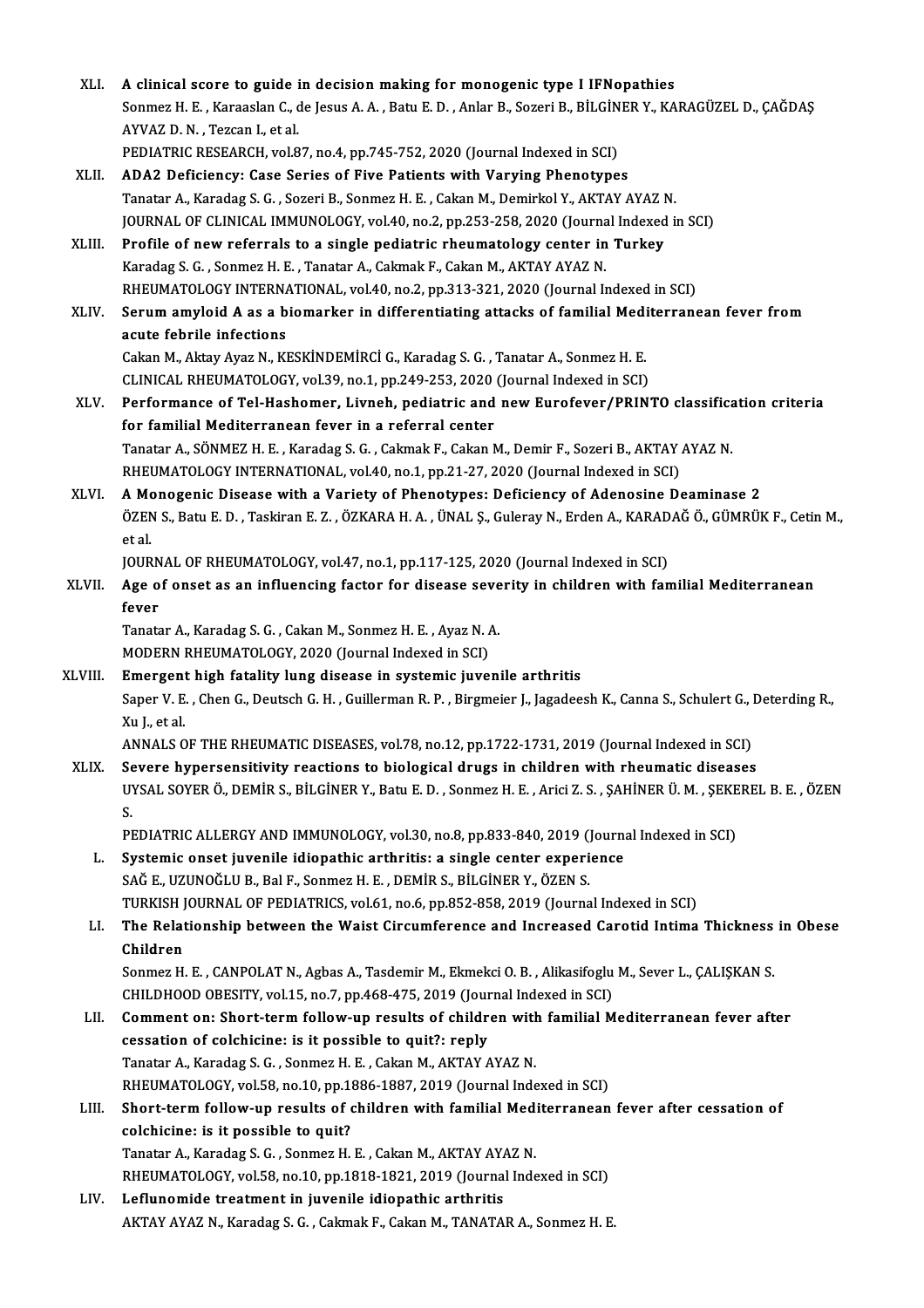RHEUMATOLOGY INTERNATIONAL, vol.39, no.9, pp.1615-1619, 2019 (Journal Indexed in SCI)<br>The factors affecting the disease seurce in Kowasaki disease

- RHEUMATOLOGY INTERNATIONAL, vol.39, no.9, pp.1615-1619, 2019<br>LV. The factors affecting the disease course in Kawasaki disease<br>Aydin E.A., EPTUČPULL PRI CINER V. Pety E.D., Sonmer H.E., DEM RHEUMATOLOGY INTERNATIONAL, vol.39, no.9, pp.1615-1619, 2019 (Journal Indexed in SCI)<br>The factors affecting the disease course in Kawasaki disease<br>Aydin E. A. , ERTUĞRUL İ., BİLGİNER Y., Batu E. D. , Sonmez H. E. , DEMİR S The factors affecting the disease course in Kawasaki disease<br>Aydin E. A. , ERTUĞRUL İ., BİLGİNER Y., Batu E. D. , Sonmez H. E. , DEMİR S., Arici Z. S. , SAĞ E., A<br>RHEUMATOLOGY INTERNATIONAL, vol.39, no.8, pp.1343-1349, 201 Aydin E. A., ERTUĞRUL İ., BİLGİNER Y., Batu E. D., Sonmez H. E., DEMİR S., Arici Z. S., SAĞ E., ALE<br>RHEUMATOLOGY INTERNATIONAL, vol.39, no.8, pp.1343-1349, 2019 (Journal Indexed in SCI)<br>LVI. The clinical spectrum of Henoch
- RHEUMATOLOGY INTERNATIONAL, vol.39, no.8, pp.1343-1349, 2019 (Journal Indexed in SCI)<br>The clinical spectrum of Henoch-Schonlein purpura in children: a single-center stud<br>Karadag S. G. , Tanatar A., Sonmez H. E. , Cakmak F. The clinical spectrum of Henoch-Schonlein purpura in children: a single-cent<br>Karadag S. G. , Tanatar A., Sonmez H. E. , Cakmak F., Kiyak A., Yavuz S., Cakan M., AKTAY<br>CLINICAL RHEUMATOLOGY, vol.38, no.6, pp.1707-1714, 2019 Karadag S. G. , Tanatar A., Sonmez H. E. , Cakmak F., Kiyak A., Yavuz S., Cakan M., AKTAY AYAZ N.<br>CLINICAL RHEUMATOLOGY, vol.38, no.6, pp.1707-1714, 2019 (Journal Indexed in SCI)<br>LVII. Comment on: Tofacitinib for familial
- CLINICAL RHEUMATOLOGY, vol.38, no.6, pp.1707-1714, 2019 (Journal Indexed in SCI)<br>Comment on: Tofacitinib for familial Mediterranean fever: a new alternative<br>Sonmez H. E., Batu E. D.<br>RHEUMATOLOGY, vol.58, no.5, pp.923, 2019 Comment on: Tofacitinib for familial Mediterranean fever: a r<br>Sonmez H. E. , Batu E. D.<br>RHEUMATOLOGY, vol.58, no.5, pp.923, 2019 (Journal Indexed in SCI)<br>Clinical and bistonathological prognastic factors affecting the

Sonmez H. E. , Batu E. D.<br>RHEUMATOLOGY, vol.58, no.5, pp.923, 2019 (Journal Indexed in SCI)<br>LVIII. Clinical and histopathological prognostic factors affecting the renal outcomes in childhood ANCA-<br>associated yoseylitic RHEUMATOLOGY, vol.5<br>Clinical and histopat<br>associated vasculitis<br>Orgelik G Senmer H F Clinical and histopathological prognostic factors affecting the renal outcomes in childhood ANCA-<br>associated vasculitis<br>Ozcelik G., Sonmez H. E. , Sahin S., Ozagari A., Bayram M. T. , Cicek R. Y. , Cakici E. K. , ÇOMAK E.,

as<br>0z<br>nr Ozcelik G., Sonmez H. E. , Sahin S., Ozagari A., Bayram M. T. , Cicek R. Y. , Cakici E. K. ,<br>al.<br>PEDIATRIC NEPHROLOGY, vol.34, no.5, pp.847-854, 2019 (Journal Indexed in SCI)<br>Chronic requirent multifosal esteemyelitie in s

- al.<br>PEDIATRIC NEPHROLOGY, vol.34, no.5, pp.847-854, 2019 (Journal Indexed in SCI)<br>LIX. Chronic recurrent multifocal osteomyelitis in children: a single center experience over five years<br>SAČE Sonmari H.E., DEMIR S. PH.CINER PEDIATRIC NEPHROLOGY, vol.34, no.5, pp.847-854, 2019 (Journal Indexed in SC<br>Chronic recurrent multifocal osteomyelitis in children: a single center<br>SAĞ E., Sonmezi H. E. , DEMİR S., BİLGİNER Y., ERGEN F. B. , Aydingoz O., Chronic recurrent multifocal osteomyelitis in children: a single center experience<br>SAĞ E., Sonmezi H. E. , DEMİR S., BİLGİNER Y., ERGEN F. B. , Aydingoz O., ÖZEN S.<br>TURKISH JOURNAL OF PEDIATRICS, vol.61, no.3, pp.386-391, SAĞ E., Sonmezi H. E. , DEMİR S., BİLGİNER Y., ERGEN F. B. , Aydingoz O., ÖZEN S.<br>TURKISH JOURNAL OF PEDIATRICS, vol.61, no.3, pp.386-391, 2019 (Journal Indexed in SCI)<br>LX. Polyarteritis nodosa: lessons from 25 years of ex
- TURKISH JOURNAL OF PEDIATRICS, vol.61, no.3, pp.386-391, 2019 (Journal Indexed in SCI)<br><mark>Polyarteritis nodosa: lessons from 25 years of experience.</mark><br>Sönmez H. E. , Armağan B., Ayan G., Barut K., Batu E., Erden A., Uğurlu S. Po<br>Sö<br>al.<br>Ci Sönmez H. E. , Armağan B., Ayan G., Barut K., Batu E., Erden A., Uğurlu S., Bilginer Y<br>al.<br>Clinical and experimental rheumatology, pp.52-56, 2019 (Journal Indexed in SCI)<br>Togilizumah treatment in iuvenile idionathic arthri

- al.<br>Clinical and experimental rheumatology, pp.52-56, 2019 (Journal Indexed in SCI)<br>LXI. Tocilizumab treatment in juvenile idiopathic arthritis patients: A single center experience<br>DEM<sup>ID S</sup>. Sonmog H. F. Arclanegly Av Clinical and experimental rheumatology, pp.52-56, 2019 (Journal In Tocilizumab treatment in juvenile idiopathic arthritis patie<br>DEMİR S., Sonmez H. E. , Arslanoglu-Aydin E., ÖZEN S., BİLGİNER Y.<br>TURKISLI JOURNAL OF REDIATR Tocilizumab treatment in juvenile idiopathic arthritis patients: A single center exp<br>DEMİR S., Sonmez H. E. , Arslanoglu-Aydin E., ÖZEN S., BİLGİNER Y.<br>TURKISH JOURNAL OF PEDIATRICS, vol.61, no.2, pp.180-185, 2019 (Journal DEMIR S., Sonmez H. E. , Arslanoglu-Aydin E., ÖZEN S., BİLGİNER Y.<br>TURKISH JOURNAL OF PEDIATRICS, vol.61, no.2, pp.180-185, 2019 (Journal Indexed in SCI)<br>LXII. Is age associated with disease severity and compliance to trea
- TURKISH JOURNAL OF PEDIATRICS, vol.61, no.2, pp.180-185, 2019 (Journal Indexed in SCI)<br>Is age associated with disease severity and compliance to treatment in children v<br>Mediterranean fever?<br>Sonmez H. E., Esmeray P., Batu E Is age associated with disease severity and compliance to treatment in childr<br>Mediterranean fever?<br>Sonmez H. E. , Esmeray P., Batu E. D. , Arici Z. S. , DEMİR S., SAĞ E., ÖZEN S., BİLGİNER Y.<br>RHEUMATOLOGY INTERNATIONAL .vo Mediterranean fever?<br>Sonmez H. E. , Esmeray P., Batu E. D. , Arici Z. S. , DEMİR S., SAĞ E., ÖZEN S., BİLGİNER Y.<br>RHEUMATOLOGY INTERNATIONAL, vol.39, no.1, pp.83-87, 2019 (Journal Indexed in SCI)<br>Evaluation of Charoidal Th

- LXIII. Evaluation of Choroidal Thickness, Choroidal Vascularity Index and Peripapillary Retinal Nerve<br>Fiber Layer in Patients with Juvenile Systemic Lupus Erythematosus RHEUMATOLOGY INTERNATIONAL, vol.39, no.1, pp.83-87, 2019 (Journal Inde<br>Evaluation of Choroidal Thickness, Choroidal Vascularity Index and l<br>Fiber Layer in Patients with Juvenile Systemic Lupus Erythematosus<br>Agin A. KADAYIE Evaluation of Choroidal Thickness, Choroidal Vascularity Index and Peripapillar<br>Fiber Layer in Patients with Juvenile Systemic Lupus Erythematosus<br>Agin A., KADAYIFÇILAR S., Sonmez H. E. , Baytaroglu A., DEMİR S., SAĞ E., Ö Fiber Layer in Patients with Juvenile Systemic Lupus |<br>Agin A., KADAYIFÇILAR S., Sonmez H. E. , Baytaroglu A., DEMI<br>LUPUS, vol.28, no.1, pp.44-50, 2019 (Journal Indexed in SCI)<br>Consurrence of iuvenile idionathic arthritic Agin A., KADAYIFÇILAR S., Sonmez H. E., Baytaroglu A., DEMIR S., SAĞ E., ÖZEN S., Eldem B.<br>LUPUS, vol.28, no.1, pp.44-50, 2019 (Journal Indexed in SCI)<br>LXIV. Concurrence of juvenile idiopathic arthritis and primary demyeli
- LUPUS, vol.28, no.1, pp.44-50, 2019 (Journal Indexed in SCI)<br>Concurrence of juvenile idiopathic arthritis and primary demyelinating c<br>Coskun A. N. , GÜNBEY C., GÖÇMEN R., Turan K. E. , Sonmez H. E. , ÖZEN S., Anlar B.<br>MULT Concurrence of juvenile idiopathic arthritis and primary demyelinating disease in a you<br>Coskun A. N. , GÜNBEY C., GÖÇMEN R., Turan K. E. , Sonmez H. E. , ÖZEN S., Anlar B.<br>MULTIPLE SCLEROSIS AND RELATED DISORDERS, vol.27, Coskun A. N. , GÜNBEY C., GÖÇMEN R., Turan K. E. , Sonmez H. E. , ÖZEN S., Anlar B.<br>MULTIPLE SCLEROSIS AND RELATED DISORDERS, vol.27, pp.20-22, 2019 (Journal Indexed in SCI)<br>LXV. A Novel Missense LIG4 Mutation in a Pat
- MULTIPLE SCLEROSIS AND RELATED DISORDERS, vol.27, pp.20-22, 2019 (Journal Indexed in SCI)<br>A Novel Missense LIG4 Mutation in a Patient With a Phenotype Mimicking Behcet's Disease<br>Taskiran E. Z. , SÖNMEZ H. E. , KOŞUKCU C., A Novel Missense LIG4 Mutation<br>Taskiran E. Z. , SÖNMEZ H. E. , KOŞUK<br>BİLGİNER Y., ALİKAŞİFOĞLU M., et al.<br>JOUPNAL OE CLINICAL IMMUNOLOC. Taskiran E. Z. , SÖNMEZ H. E. , KOŞUKCU C., Tavukcuoglu E., YAZICI G., ESENDAĞLI G., Batu E. D<br>BİLGİNER Y., ALİKAŞİFOĞLU M., et al.<br>JOURNAL OF CLINICAL IMMUNOLOGY, vol.39, no.1, pp.99-105, 2019 (Journal Indexed in SCI)<br>Ana

BİLGİNER Y., ALİKAŞİFOĞLU M., et al.<br>JOURNAL OF CLINICAL IMMUNOLOGY, vol.39, no.1, pp.99-105, 2019 (Journal Indexed in SCI)<br>LXVI. Anakinra treatment in macrophage activation syndrome: a single center experience and sys **JOURNAL OF CLINICAL<br>Anakinra treatment<br>review of literature<br>Sonmer H E . DEMID S** Anakinra treatment in macrophage active<br>review of literature<br>Sonmez H. E. , DEMİR S., BİLGİNER Y., ÖZEN S.<br>CUNICAL RHEUMATOLOCY vel 37. no.12.nn. review of literature<br>Sonmez H. E. , DEMİR S., BİLGİNER Y., ÖZEN S.<br>CLINICAL RHEUMATOLOGY, vol.37, no.12, pp.3329-3335, 2018 (Journal Indexed in SCI)<br>Comparing immunoglabulin A vesculitis (Honesh Sshonlein nunnus) in shild:

Sonmez H. E. , DEMIR S., BILGINER Y., ÖZEN S.<br>CLINICAL RHEUMATOLOGY, vol.37, no.12, pp.3329-3335, 2018 (Journal Indexed in SCI)<br>LXVII. Comparing immunoglobulin A vasculitis (Henoch-Schonlein purpura) in children and adults CLINICAL RHEUMATOLOGY, vol.37, n<br>Comparing immunoglobulin A va<br>single-centre study from Turkey<br>Patu E.D., Sari A. Erden A. SÖNMEZ Comparing immunoglobulin A vasculitis (Henoch-Schonlein purpura) in children and adults: a<br>single-centre study from Turkey<br>Batu E. D. , Sari A., Erden A., SÖNMEZ H. E. , Armagan B., KALYONCU U., KARADAĞ Ö., BİLGİNER Y., AK

si<mark>ngle-centre</mark><br>Batu E. D. , Sar<br>KİRAZ S., et al.<br>SCANDIMAVIA Batu E. D. , Sari A., Erden A., SÖNMEZ H. E. , Armagan B., KALYONCU U., KARADAĞ Ö., BİLGİNER Y., AKDOQ<br>KİRAZ S., et al.<br>SCANDINAVIAN JOURNAL OF RHEUMATOLOGY, vol.47, no.6, pp.481-486, 2018 (Journal Indexed in SCI)<br>Which de

KİRAZ S., et al.<br>SCANDINAVIAN JOURNAL OF RHEUMATOLOGY, vol.47, no.6, pp.481-486, 2018 (Journal Indexed in SCI)<br>LXVIII. Which definition should be used to determine colchicine resistance among patients with familial SCANDINAVIAN JOURNA<br>Which definition shou<br>Mediterranean fever?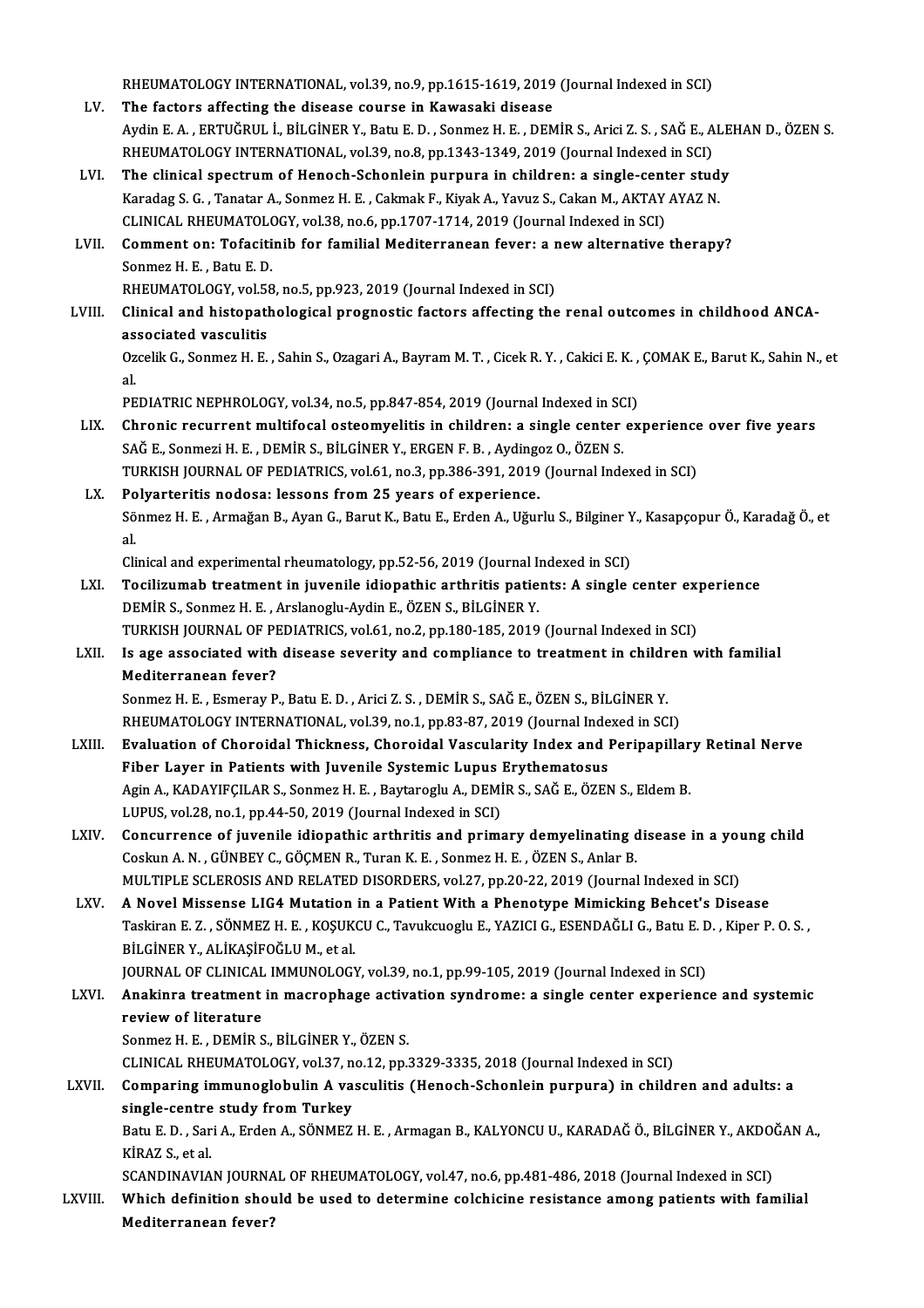Erden A., Batu E., Sarı A., Sönmez H. E., Armagan B., Demir S., Fırat E., Bilginer Y., Bilgen S., Karadağ Ö., et al. Erden A., Batu E., Sarı A., Sönmez H. E. , Armagan B., Demir S., Fırat E., Bilginer Y., Bilgen S.,<br>Clinical and experimental rheumatology, vol.36, pp.97-102, 2018 (Journal Indexed in SCI)<br>Conetis testing for DADA2: How san Erden A., Batu E., Sarı A., Sönmez H. E., Armagan B., Demir S., Fırat E., Bilg<br>Clinical and experimental rheumatology, vol.36, pp.97-102, 2018 (Journa<br>LXIX. Genetic testing for DADA2: How can we avoid missing patients? Clinical and experimental rheumatology, vol.36, pp.97-102, 2018 (Journal Indexendentic testing for DADA2: How can we avoid missing patients?<br>Sonmez H. E. , Batu E. D. , Taskiran E. Z. , ALİKAŞİFOĞLU M., BİLGİNER Y., ÖZEN S Genetic testing for DADA2: How can we avoid missing patients?<br>Sonmez H. E. , Batu E. D. , Taskiran E. Z. , ALİKAŞİFOĞLU M., BİLGİNER Y., ÖZEN S.<br>EUROPEAN JOURNAL OF HUMAN GENETICS, vol.26, no.11, pp.1563-1564, 2018 (Journa LXX. A new biopsychosocial and clinical questionnaire to assess juvenile idiopathic arthritis: JAB-Q EUROPEAN JOURNAL OF HUMAN GENETICS, vol.26, no.11, pp.1563-1564, 2018 (Journal Indexed in SCI)<br>A new biopsychosocial and clinical questionnaire to assess juvenile idiopathic arthritis: JAB-Q<br>ÜNAL E., Batu E. D. , Sonmez H. a<br>ÜN<br>al.<br>pr ÜNAL E., Batu E. D. , Sonmez H. E. , Arici Z. S. , Arin G., KARACA N. B. , SAĞ E., DEMİR S., Hakli D. .<br>al.<br>RHEUMATOLOGY INTERNATIONAL, vol.38, no.8, pp.1557-1564, 2018 (Journal Indexed in SCI)<br>Plaad group 'A' may baye a p al.<br>RHEUMATOLOGY INTERNATIONAL, vol.38, no.8, pp.1557-1564, 2018 (Journal Indexed in SCI)<br>LXXI. Blood group 'A' may have a possible modifier effect on familial Mediterranean fever and blood<br>group 'A' may ha associated with RHEUMATOLOGY INTERNATIONAL, vol.38, no.8, pp.1557-1564<br>Blood group 'A' may have a possible modifier effect on<br>group '0' may be associated with colchicine resistance<br>Erden A. Betu E.D., Armagan B. Sonmog H.E., Soni A. DEMip Blood group 'A' may have a possible modifier effect on familial Mediterranean fever and blood<br>group '0' may be associated with colchicine resistance<br>Erden A., Batu E. D. , Armagan B., Sonmez H. E. , Sari A., DEMİR S., BİLG group '0' may be associated with colchicine resistance<br>Erden A., Batu E. D. , Armagan B., Sonmez H. E. , Sari A., DEMİR S., BİLGİN E., Firat E., KILIÇ L., BİLGİNER Y., et al.<br>BIOMARKERS IN MEDICINE, vol.12, no.6, pp.565-57 Erden A., Batu E. D., Armagan B.<br>BIOMARKERS IN MEDICINE, vol.<br>LXXII. Pediatric forms of vasculitis BIOMARKERS IN MEDICINE, vol.<br>Pediatric forms of vasculitis<br>ÖZEN S., Sonmez H. E. , DEMİR S.<br>PEST PRACTICE & PESEARCU IN BEST PRACTICE & RESEARCH IN CLINICAL RHEUMATOLOGY, vol.32, no.1, pp.137-147, 2018 (Journal Indexed in SCI) ÖZEN S. Sonmez H. E. DEMİR S. BEST PRACTICE & RESEARCH IN CLINICAL RHEUMATOLOGY, vol.32, no.1, pp.137-147, 2018 (Journal Indexed<br>SCI)<br>LXXIII. Hypomorphic RAG1 defect in a child presented with pulmonary hemorrhage and digital necrosis<br>Technor E.Z. SÖNME SCI)<br>Hypomorphic RAG1 defect in a child presented with pulmonary hemorrhage and digital necrosis<br>Taskiran E. Z. , SÖNMEZ H. E. , ÇAĞDAŞ AYVAZ D. N. , KOŞUKCU C., Batu E. D. , Esenboga S., TOPALOĞLU R., ORHAN<br>D. BİLÇİNER V. Hypomorphic RAG1 defect in a child<br>Taskiran E. Z. , SÖNMEZ H. E. , ÇAĞDAŞ A<br>D., BİLGİNER Y., ALİKAŞİFOĞLU M., et al.<br>CLINICAL IMMINOLOCY vel 197. pp.93 Taskiran E. Z. , SÖNMEZ H. E. , ÇAĞDAŞ AYVAZ D. N. , KOŞUKCU C., Batu E. D. , Esenboga S., TOPALOĞLU R., ORHAN<br>D., BİLGİNER Y., ALİKAŞİFOĞLU M., et al.<br>CLINICAL IMMUNOLOGY, vol.187, pp.92-94, 2018 (Journal Indexed in SCI) LXXIV. Increased psoriasis frequency in patients with familial Mediterranean fever CLINICAL IMMUNOLOGY, vol.187, pp.92-94, 2018 (Journal Indexed in SCI)<br>Increased psoriasis frequency in patients with familial Mediterranean fever<br>Erden A., Batu E. D. , Seyhoglu E., Sari A., Sonmez H. E. , Armagan B., DEMİ In<br>Er<br>al<br>Un Erden A., Batu E. D. , Seyhoglu E., Sari A., Sonmez H. E. , Armagan B., DEMİR S., BİLGİN E., KILIÇ L., I<br>al.<br>UPSALA JOURNAL OF MEDICAL SCIENCES, vol.123, no.1, pp.57-61, 2018 (Journal Indexed in SCI)<br>Assantability and Bras al.<br>UPSALA JOURNAL OF MEDICAL SCIENCES, vol.123, no.1, pp.57-61, 2018 (Journal Indexed in SCI)<br>LXXV. Acceptability and Practicality of the Turkish Translation of Pediatric Gait Arm Legs and Spine in<br>Turkish Children UPSALA JOURNAL OF MEDICAL SCIENCES, vol.123, no.1, pp.57-61, 2018 (Journal Indexed in SCI)<br>Acceptability and Practicality of the Turkish Translation of Pediatric Gait Arm Legs an<br>Turkish Children<br>Batu E. D., Coskun O. K., Acceptability and Practicality of the Turkish Translation of Pediatric Gait Arm Legs<br>Turkish Children<br>Batu E. D. , Coskun O. K. , Sonmez H. E. , Karali D., Aydin E. A. , BİLGİNER Y., Saygi E. K. , ÖZEN S.<br>ICR JOURNAL OF CU Turkish Children<br>Batu E. D. , Coskun O. K. , Sonmez H. E. , Karali D., Aydin E. A. , BİLGİNER Y., Saygi E. K. , ÖZEN S.<br>JCR-JOURNAL OF CLINICAL RHEUMATOLOGY, vol.23, no.8, pp.421-424, 2017 (Journal Indexed in SCI)<br>Comparis Batu E. D. , Coskun O. K. , Sonmez H. E. , Karali D., Aydin E. A. , BİLGİNER Y., Saygi E. K. , ÖZEN S.<br>JCR-JOURNAL OF CLINICAL RHEUMATOLOGY, vol.23, no.8, pp.421-424, 2017 (Journal Indexed in SCI)<br>LXXVI. Comparison of JCR-JOURNAL OF CLINICAL RHEUMATOI<br>Comparison of patients with familia<br>with juvenile spondyloarthropathy.<br>Sänmer H. E., Petu E. Demir S. Bilginer Comparison of patients with familial Mediter<br>with juvenile spondyloarthropathy.<br>Sönmez H. E., Batu E., Demir S., Bilginer Y., Özen S.<br>Clinical and experimental rhoumatelegy, pp.124.1. with juvenile spondyloarthropathy.<br>Sönmez H. E. , Batu E., Demir S., Bilginer Y., Özen S.<br>Clinical and experimental rheumatology, pp.124-127, 2017 (Journal Indexed in SCI)<br>The performance of different closeification exiter Sönmez H. E. , Batu E., Demir S., Bilginer Y., Özen S.<br>Clinical and experimental rheumatology, pp.124-127, 2017 (Journal Indexed in SCI)<br>LXXVII. The performance of different classification criteria in paediatric Behçet's d Clinical and experimental rheumatology, pp.124-127, 2017 ()<br>The performance of different classification criteria in<br>Batu E., Sönmez H. E. , Sözeri B., Butbul A., Bilginer Y., Özen S.<br>Clinical and experimental rheumatelegy, The performance of different classification criteria in paediatric Behçet's<br>Batu E., Sönmez H. E. , Sözeri B., Butbul A., Bilginer Y., Özen S.<br>Clinical and experimental rheumatology, pp.119-123, 2017 (Journal Indexed in SC Batu E., Sönmez H. E. , Sözeri B., Butbul A., Bilginer Y., Özen S.<br>Clinical and experimental rheumatology, pp.119-123, 2017 (Journal Indexed in SCI)<br>LXXVIII. A clinical update on inflammasomopathies Sonmez H.E., ÖZEN S. A clinical update on inflammasomopathies<br>Sonmez H. E. , ÖZEN S.<br>INTERNATIONAL IMMUNOLOGY, vol.29, no.9, pp.393-400, 2017 (Journal Indexed in SCI)<br>Comparing polyarteritic podese in shildrop and adults: a single senter study Sonmez H. E., ÖZEN S.<br>INTERNATIONAL IMMUNOLOGY, vol.29, no.9, pp.393-400, 2017 (Journal Indexed in SCI<br>LXXIX. Comparing polyarteritis nodosa in children and adults: a single center study<br>Endep A. Betu E. D., SÖNMEZ H. E. S INTERNATIONAL IMMUNOLOGY, vol.29, no.9, pp.393-400, 2017 (Journal Indexed in SCI)<br>Comparing polyarteritis nodosa in children and adults: a single center study<br>Erden A., Batu E. D. , SÖNMEZ H. E. , Sari A., Armagan B., Aric Comparing poly:<br>Erden A., Batu E. D<br>BİLGİNER Y., et al.<br>INTERNATIONAL I Erden A., Batu E. D. , SÖNMEZ H. E. , Sari A., Armagan B., Arici Z. S. , BİLGİN E., KALYONCU U., KARADAĞ Ö.,<br>BİLGİNER Y., et al.<br>INTERNATIONAL JOURNAL OF RHEUMATIC DISEASES, vol.20, no.8, pp.1016-1022, 2017 (Journal Indexe BILGINER Y., et al.<br>INTERNATIONAL JOURNAL OF RHEUMATIC DISEASES, vol.20, no.8, pp.1016-1022, 2017 (Journal System in Juvenile systemic lupus erythematosus<br>Castrointestinal system manifestations in juvenile systemic lupus e INTERNATIONAL JOURNAL OF RHEUMATIC DISEASES, vol.20, no.8, pp.1016-1022, 2017 (Journal Indexed in SCI)<br>Gastrointestinal system manifestations in juvenile systemic lupus erythematosus<br>Sonmez H. E. . Karhan A. N. . Batu E. D Gastrointestinal system manifestations in juvenile systemic lupus erythemator<br>Sonmez H. E. , Karhan A. N. , Batu E. D. , BİLGİNER Y., Gumus E., DEMİR H., YÜCE A., ÖZEI<br>CLINICAL RHEUMATOLOGY, vol.36, no.7, pp.1521-1526, 201 Sonmez H. E. , Karhan A. N. , Batu E. D. , BILGINER Y., Gumus E., DEMIR H., YÜCE A., ÖZEN S.<br>CLINICAL RHEUMATOLOGY, vol.36, no.7, pp.1521-1526, 2017 (Journal Indexed in SCI)<br>LXXXI. Discontinuing colchicine in symptomatic c CLINICAL RHEUMATOLOGY, vol.36, no.7, pp.1521-1526, 2017 (Journal Indexed in SCI)<br>Discontinuing colchicine in symptomatic carriers for MEFV (Mediterranean l<br>Sonmez H. E. , Batu E. D. , BİLGİNER Y., ÖZEN S.<br>CLINICAL RHEUMATO Discontinuing colchicine in symptomatic carriers for MEFV (Mediterraneal<br>Sonmez H. E. , Batu E. D. , BİLGİNER Y., ÖZEN S.<br>CLINICAL RHEUMATOLOGY, vol.36, no.2, pp.421-425, 2017 (Journal Indexed in SCI)<br>Tesilinumah trastmant Sonmez H. E. , Batu E. D. , BİLGİNER Y., ÖZEN S.<br>CLINICAL RHEUMATOLOGY, vol.36, no.2, pp.421-425, 2017 (Journal Indexed in SCI)<br>LXXXII. Tocilizumab treatment in childhood Takayasu arteritis: Case series of four patient CLINICAL RHEUMATOLOG<br>Tocilizumab treatment<br>review of the literature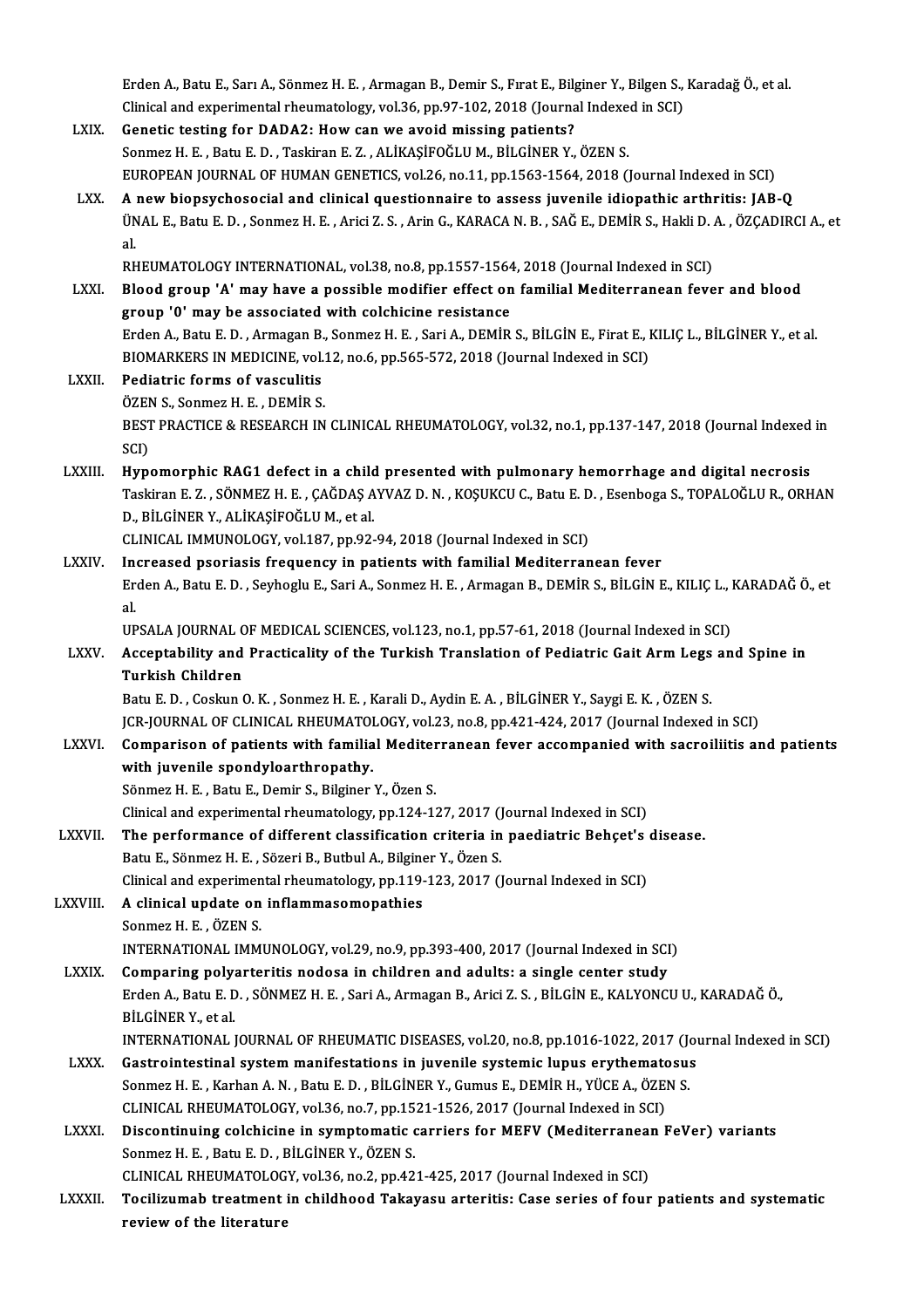Batu E.D., Sonmez H.E., HAZIROLAN T., ÖZALTIN F., BİLGİNER Y., ÖZEN S. SEMINARS IN ARTHRITIS AND RHEUMATISM, vol.46, no.4, pp.529-535, 2017 (Journal Indexed in SCI) Batu E. D. , Sonmez H. E. , HAZIROLAN T., ÖZALTIN F., BİLGİNER Y., ÖZEN S.<br>SEMINARS IN ARTHRITIS AND RHEUMATISM, vol.46, no.4, pp.529-535, 2017 (Journal Indexed in SCI)<br>LXXXIII. Predictors of methotrexate response in Turki

- SEMINARS IN ARTHRITIS AND I<br>Predictors of methotrexate<br>juvenile idiopathic arthritis<br>Patu E.D. Sonmer H.E. CÜLH Predictors of methotrexate response in Turkish children with oligoz<br>juvenile idiopathic arthritis<br>Batu E. D., Sonmez H. E., GÜLHAN B., Arici Z. S., TOPALOĞLU R., BİLGİNER Y.<br>TURKISH JOURNAL OF REDIATRICS vol 59 no 1 nn 6 1 juvenile idiopathic arthritis<br>Batu E. D. , Sonmez H. E. , GÜLHAN B., Arici Z. S. , TOPALOĞLU R., BİLGİNER Y.<br>TURKISH JOURNAL OF PEDIATRICS, vol.59, no.1, pp.6-12, 2017 (Journal Indexed in SCI)<br>Current Bessarsh in Qutsome M Batu E. D., Sonmez H. E., GÜLHAN B., Arici Z. S., TOPALOĞLU R., BİLGİNER Y.<br>TURKISH JOURNAL OF PEDIATRICS, vol.59, no.1, pp.6-12, 2017 (Journal Indexed in SCI)<br>LXXXIV. Current Research in Outcome Measures for Pediatric Rhe
- TURKISH JOURNAL OF PEDIATRICS, vol.59, no.1, pp.6-12, 2017 (Journal Incorport Research in Outcome Measures for Pediatric Rheumatic a.<br>Demirkaya E., Consolaro A., Sonmez H. E. , Giancane G., Simsek D., Ravelli A.<br>CURRENT RH Current Research in Outcome Measures for Pediatric Rheumatic and Aut<br>Demirkaya E., Consolaro A., Sonmez H. E. , Giancane G., Simsek D., Ravelli A.<br>CURRENT RHEUMATOLOGY REPORTS, vol.18, no.2, 2016 (Journal Indexed in SCI) CURRENT RHEUMATOLOGY REPORTS, vol.18, no.2, 2016 (Journal Indexed in SCI)<br>Articles Published in Other Journals

| <b>Articles Published in Other Journals</b> |                                                                                                                                                                                                         |  |
|---------------------------------------------|---------------------------------------------------------------------------------------------------------------------------------------------------------------------------------------------------------|--|
| L                                           | Multisystemic inflammatory syndrome in children associated with COVID-19: a single center<br>experience in Turkey                                                                                       |  |
|                                             | Basar E. Z., SÖNMEZ H. E., ÖNCEL S., YETİMAKMAN A. F., Babaoglu K.                                                                                                                                      |  |
|                                             | TURKISH ARCHIVES OF PEDIATRICS, vol.56, no.3, pp.192-200, 2021 (Journal Indexed in ESCI)                                                                                                                |  |
| Н.                                          | Time to collaborate: Objectives, design, and methodology of PeRA-Research Group.                                                                                                                        |  |
|                                             | Sozeri B., Emine Sonmez H. E., Demir F., Cakan M., Ozturk K., Ozdel S., Otar Yener G., Gul Karadag S., Aktay Ayaz N.<br>Northern clinics of Istanbul, vol.8, pp.200-202, 2021 (Journal Indexed in ESCI) |  |
| III.                                        | Çocuklarda COVID-19'a İkincil Gelişen Multisistemik İnflamatuar Sendrom                                                                                                                                 |  |
|                                             | AKGÜN E. Z., ÖNCEL S., SÖNMEZ H. E.                                                                                                                                                                     |  |
|                                             | Acta Medica Nicomedia, vol.4, no.1, pp.29-34, 2021 (Other Refereed National Journals)                                                                                                                   |  |
| IV.                                         | Şüpheli Laboratuvar Test Sonuçları ile ID Çocuk Romatoloji Polikliniğine Yönlendirilen Hastaların                                                                                                       |  |
|                                             | Değerlendirilmesi                                                                                                                                                                                       |  |
|                                             | KARADAĞ Ş. G., SÖNMEZ H. E., AKTAY AYAZ N.                                                                                                                                                              |  |
|                                             | İstanbul Kanuni Sultan Süleyman Tıp Dergisi, vol.13, no.1, 2021 (Other Refereed National Journals)                                                                                                      |  |
| V.                                          | Juvenil İdiopatik Artrit Hastalarında Çölyak ID Hastalığı ve Çölyak Dışı Gluten Duyarlılığı Taraması                                                                                                    |  |
|                                             | KUTLUK G., SÖNMEZ H. E., Kaçmaz H.                                                                                                                                                                      |  |
|                                             | İstanbul Kanuni Sultan Süleyman Tıp Dergisi, vol.13, no.1, 2021 (Other Refereed National Journals)                                                                                                      |  |
| VI.                                         | Immünoglobülin A Vasküliti (Henoch-Schönlein Purpura) Tanısı Olan Çocuk Hastalarda Artmış Ailevi                                                                                                        |  |
|                                             | Akdeniz Ateşi Sıklığı                                                                                                                                                                                   |  |
|                                             | SÖNMEZ H. E., BATU AKAL E. D., BİLGİNER Y.                                                                                                                                                              |  |
|                                             | Güncel Pediatri(JCP), vol.16, no.1, pp.35-46, 2019 (Other Refereed National Journals)                                                                                                                   |  |
| VII.                                        | Vasculitis: Decade in Review                                                                                                                                                                            |  |
|                                             | DEMIR S., Sonmez H. E., ÖZEN S.                                                                                                                                                                         |  |
|                                             | CURRENT RHEUMATOLOGY REVIEWS, vol.15, no.1, pp.14-22, 2019 (Journal Indexed in ESCI)                                                                                                                    |  |
| VIII.                                       | Çocuklarda Raynaud Fenomeni ve Birincil ve İkincil RaynaudHastalarının Karşılaştırılması<br>BATU AKAL E.D., SÖNMEZ H.E., BİLGİNER Y.                                                                    |  |
|                                             | Turkish Journal of Pediatric Disease, vol.12, no.1, pp.39-43, 2018 (Other Refereed National Journals)                                                                                                   |  |
| IX.                                         | Validation of the Cutaneous Lupus Erythematosus Disease Area and Severity Index and pSkindex27                                                                                                          |  |
|                                             | for use in childhood-onset systemic lupus erythematosus                                                                                                                                                 |  |
|                                             | AlE'ed A., Aydin P. O. A., Al Mutairi N., AlSaleem A., Sonmez H. E., Henrickson M., Huggins J. L., ÖZEN S., Al-Mayouf                                                                                   |  |
|                                             | S.M., Brunner H.                                                                                                                                                                                        |  |
|                                             | LUPUS SCIENCE & MEDICINE, vol.5, no.1, 2018 (Journal Indexed in ESCI)                                                                                                                                   |  |
| Х.                                          | Çocuk Romatoloji Polikliniğine Anti-Nükleer Antikor (ANA) Pozitifliği ile Yönlendirilen Hastaların                                                                                                      |  |
|                                             | Özellikleri                                                                                                                                                                                             |  |
|                                             | BATU AKAL E. D., SÖNMEZ H. E., BİLGİNER Y.                                                                                                                                                              |  |
|                                             | Turkish Journal of Pediatric Disease, vol.13, no.1, pp.13-18, 2018 (Other Refereed National Journals)                                                                                                   |  |
| XI.                                         | Romatolojik Hastalıklarda Diş Sağlığı                                                                                                                                                                   |  |
|                                             | $CONMUTUU$ D $NITONIA$                                                                                                                                                                                  |  |

SÖNMEZHE, DÜZOVAA.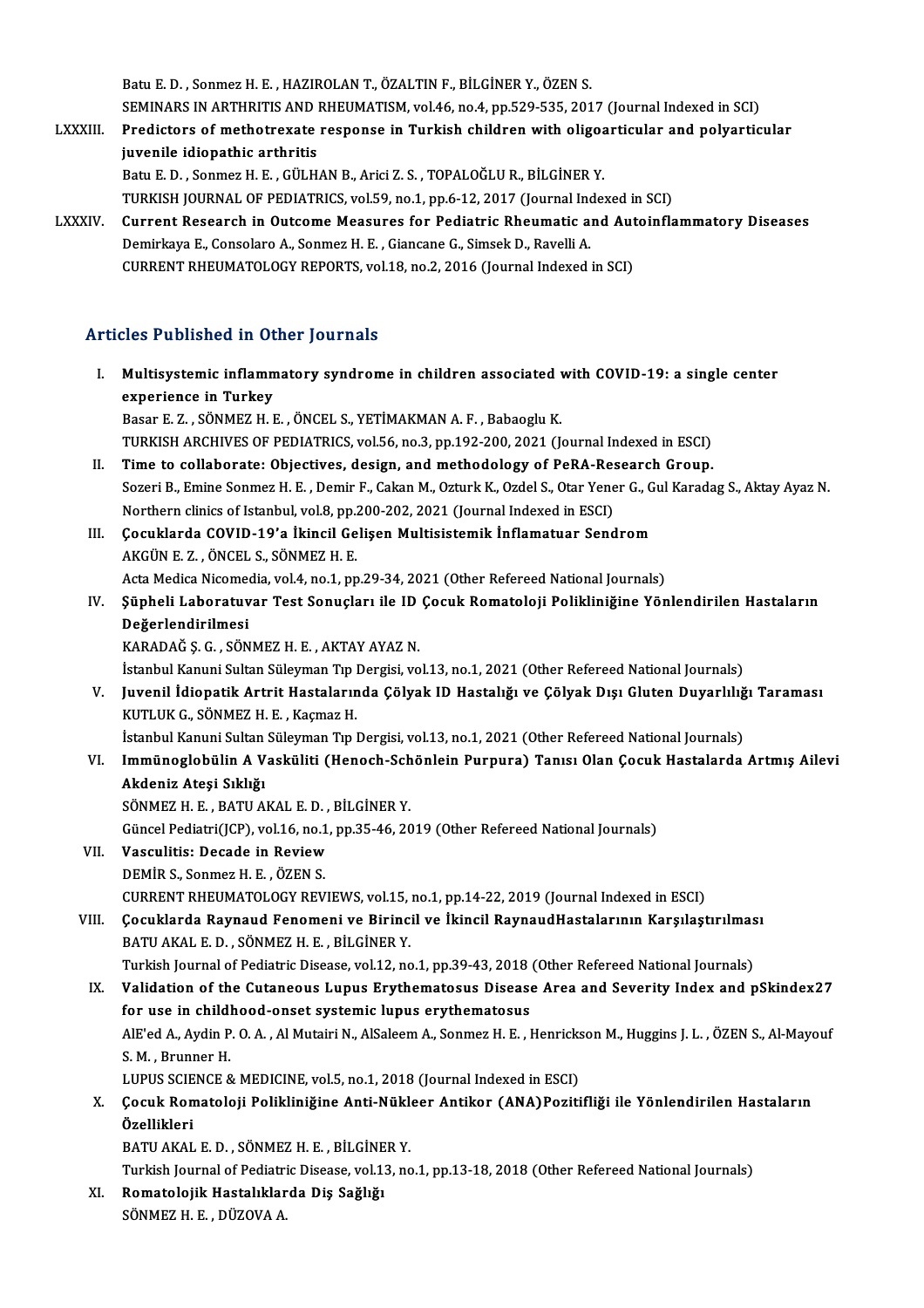Turkiye Klinikleri Pediatric Dentistry, vol.2, no.2, pp.82-89, 2016 (Other Refereed National Journals)<br>Femilial Mediterranean fouery surrent perspectives

XII. Familial Mediterranean fever: current perspectives<br>Sonmez H. E., Batu E. D., ÖZEN S. Turkiye Klinikleri Pediatric Dentis<br>Familial Mediterranean fever:<br>Sonmez H. E. , Batu E. D. , ÖZEN S.<br>JOUPMAL OF INELAMMATION PE JOURNAL OF INFLAMMATION RESEARCH, vol.9, pp.13-20, 2016 (Journal Indexed in ESCI)

### Books&Book Chapters

- OOks & Book Chapters<br>I. AKİNETİK MUTİZM, ANEMİ VE LÖKOPENİ BULGULARI OLAN, BEYİN OMURİLİK SIVISINDA COVİD-19<br>ANTİKOPU SAPTANAN PİP AKUT LENEOPLASTİK LÖSEMİ OLGUSU LƏ 2001 ƏMAPCID<br>AKİNETİK MUTİZM, ANEMİ VE LÖKOPENİ BULGULARI OLAN, BEYİN<br>ANTİKORU SAPTANAN BİR AKUT LENFOBLASTİK LÖSEMİ OLGUSU<br>SARRER N. AYLAN CELEN S. SÖNMEZ H. E., KARA R AKİNETİK MUTİZM, ANEMİ VE LÖKOPENİ BULG<br>ANTİKORU SAPTANAN BİR AKUT LENFOBLASTİ<br>SARPER N., AYLAN GELEN S., SÖNMEZ H. E. , KARA B.<br>in: COCUK HEMATOLOUDE OLCULARLA LÖSEMÜ ER ANTİKORU SAPTANAN BİR AKUT LENFOBLASTİK LÖSEMİ OLGUSU<br>SARPER N., AYLAN GELEN S., SÖNMEZ H. E. , KARA B.<br>in: ÇOCUK HEMATOLOJİDE OLGULARLA LÖSEMİLER, ÖZBEK NAMIK YAŞAR, GÜNEŞ ADALET MERAL, ÖREN HALE,<br>YARALI HÜSNİYE NESE, Edi SARPER N., AYLAN GELEN S., SÖNMEZ H. E. , KARA B.<br>in: ÇOCUK HEMATOLOJİDE OLGULARLA LÖSEMİLER, ÖZBEK NAMIK YAŞAR, GÜN<br>YARALI HÜSNİYE NEŞE, Editor, GALENOS YAYINEVİ, İstanbul, pp.115-117, 2021<br>Akinetik Mutizm, Anemi ve Leken YARALI HÜSNİYE NEŞE, Editor, GALENOS YAYINEVİ, İstanbul, pp.115-117, 2021
- II. Akinetik Mutizm, Anemi ve Lokopeni Bulguları Olan, Beyin Omurilik Sıvısında COVID 19 Antikoru<br>Saptanan bir Akut Lenfoblastik Lösemi Olgusu SARPER N., AYLAN GELEN S., SÖNMEZ H. E., KARA B. Saptanan bir Akut Lenfoblastik Lösemi Olgusu<br>SARPER N., AYLAN GELEN S., SÖNMEZ H. E. , KARA B.<br>in: ÇOCUK HEMATOLOJİDE OLGULARLA AKUT LÖSEMİLER, Namık Yaşar Özbek, Adalet Meral Güneş, Hale Ören,<br>Hügniye Nese Yaralı Editan C SARPER N., AYLAN GELEN S., SÖNMEZ H. E. , KARA B.<br>in: ÇOCUK HEMATOLOJİDE OLGULARLA AKUT LÖSEMİLER, Namı<br>Hüsniye Neşe Yaralı, Editor, Galenos, İstanbul, pp.114-115, 2021<br>Systamia Vasaylitis in Adelessenseand Young Adulthood in: ÇOCUK HEMATOLOJİDE OLGULARLA AKUT LÖSEMİLER, Nam<br>Hüsniye Neşe Yaralı, Editor, Galenos, İstanbul, pp.114-115, 2021<br>III. Systemic Vasculitis in Adolescenceand Young Adulthood<br>SÖNMEZ H.E., BİLCİNER V. ÖZEN S
- Hüsniye Neşe Yaralı, Editor, Galenos, İstanbul, pp.114-115, 2021<br>III. Systemic Vasculitis in Adolescenceand Young Adulthood<br>SÖNMEZ H. E. , BİLGİNER Y., ÖZEN S. Systemic Vasculitis in Adolescenceand Young Adulthood<br>SÖNMEZ H. E. , BİLGİNER Y., ÖZEN S.<br>in: Adolescent and Young Adult Rheumatology In Clinical Practice, McDonagh Janet E., Tattersall Rachel S., Editor, SÖNMEZ H. E. , BİLGİNER Y., ÖZEN S.<br>in: Adolescent and Young Adult Rheumatology II<br>Springer Nature Switzerland, pp.131-145, 2019<br>Lyme Hesteliği Springer Nature Switzerland, pp.131-145, 2019
- IV. Lyme Hastalığı Lyme Hastalığı<br>SÖNMEZ H. E. , BİLGİNER Y.<br>in: Çocuk Romatoloji Kitabı, , Editor, Güneş Tıp Kitapevleri, pp.331-339, 2018<br>Sistemik Lunus Enitemategus Etiyenetegeneg, Klinik, Tanı SÖNMEZ H. E. , BİLGİNER Y.<br>in: Çocuk Romatoloji Kitabı, , Editor, Güneş Tıp Kitapevleri, pp.331<br>V. Sistemik Lupus Eritematozus Etiyopatogenez, Klinik, Tanı<br>SÖNMEZ U. E. BİLGİNER Y. BATLAKALE D.
- V. Sistemik Lupus Eritematozus Etiyopatogenez, Klinik, Tanı SÖNMEZ H. E., BİLGİNERY., BATU AKAL E. D.

in:ÇocukRomatolojiKitabı,PoyrazoğluM.Hakan,SözeriBetül,Editor,GüneşTıpKitapevleri,pp.119-135,2018

VI. Sarkoidoz

SÖNMEZHE, AKTAYAYAZN.

Sarkoidoz<br>SÖNMEZ H. E. , AKTAY AYAZ N.<br>in: Yurdakök Pediatri, Murat Yurdakök, Editor, Güneş Tıp Kitapevi, pp.2407-2409, 2017<br>Roheet Hastalığı

VII. Behçet Hastalığı<br>SÖNMEZ H. E., ÖZEN S.

in: Yurdakök Pediatri, M<br><mark>Behçet Hastalığı</mark><br>SÖNMEZ H. E. , ÖZEN S.<br>in: Yurdekök Pediatri, M in: Yurdokök Pediatri, Murat Yurdakök, Editor, Güneş Tıp Kitapevi, pp.2401-2404, 2017

# m: ruraokok Pealatri, Murat ruraakok, Editor, Guneş Tip Kitapevi, pp.240.<br>Refereed Congress / Symposium Publications in Proceedings

efereed Congress / Symposium F<br>I. Sistematik Jüvenil İdiopatik Artrit<br>SÖNMEZ U E I. Sistematik Jüvenil İdiopatik Artrit<br>SÖNMEZH.E. Jüvenil İdiopatik Artrit Sempozyumu, Turkey, 29 June 2019 SÖNMEZ H. E.<br>Jüvenil İdiopatik Artrit Sempozyumu, Turkey, 29 June 2019<br>II. Şüpheli Laboratuvar Sonuçları ile Çocuk Romatoloji Polikliniğine Yönlendirilen Hastaların<br>Değerlendirilmes Jüvenil İdiopatik Art<br>Şüpheli Laboratuv<br>Değerlendirilmes<br>SÖNME7 H E - KAP Şüpheli Laboratuvar Sonuçları ile Çocuk Romatoloji P<br>Değerlendirilmes<br>SÖNMEZ H. E. , KARADAĞ Ş. G. , TANATAR A., AKTAY AYAZ N.<br>Bomatolojide Hoder 2019 Semnewwww. Turkey 17 - 20 Anri Değerlendirilmes<br>SÖNMEZ H. E. , KARADAĞ Ş. G. , TANATAR A., AKTAY AYAZ N.<br>Romatolojide Heder 2019 Sempozyumu, Turkey, 17 - 20 April 2019, vol.11, pp.55 SÖNMEZ H. E. , KARADAĞ Ş. G. , TANATAR A., AKTAY AYAZ N.<br>Romatolojide Heder 2019 Sempozyumu, Turkey, 17 - 20 April 2019, vol.11, pp.55<br>III. Tekrarlayan Ateş Sendromları: Çocuk Romatoloji Pratiğinde NeKadar Yer Alıyor?<br> Romatolojide Heder 2019 Sempozyumu, Turkey, 17 - 20 Apri<br>Tekrarlayan Ateş Sendromları: Çocuk Romatoloji Prat<br>KARADAĞ Ş. G. , TANATAR A., SÖNMEZ H. E. , AKTAY AYAZ N.<br>EE. Türk Pediatri Kongresi Turkey, 29 April - 03 Mey 201 Tekrarlayan Ateş Sendromları: Çocuk Romatoloji Pratiğinde NeKa<br>KARADAĞ Ş. G. , TANATAR A., SÖNMEZ H. E. , AKTAY AYAZ N.<br>55. Türk Pediatri Kongresi, Turkey, 28 April - 02 May 2019, vol.54, pp.253<br>Akut Dönemde Mivekandit Cel

KARADAĞ Ş. G. , TANATAR A., SÖNMEZ H. E. , AKTAY AYAZ N.<br>55. Türk Pediatri Kongresi, Turkey, 28 April - 02 May 2019, vol.54, pp.253<br>IV. Akut Dönemde Miyokardit Gelişen, Preseptal Selülit ve Kızıl ile Karşan Kawasaki Ha 55. Türk Pediatri Kongresi, Turkey, 28 April - 02 May 2019, v<br><mark>Akut Dönemde Miyokardit Gelişen, Preseptal Selülit ve</mark><br>KARADAĞ Ş. G. , TANATAR A., SÖNMEZ H. E. , AKTAY AYAZ N.<br>55. Türk Pediatri Kongresi, Turkey, 28 April - Akut Dönemde Miyokardit Gelişen, Preseptal Selülit ve Kızıl ile K:<br>KARADAĞ Ş. G. , TANATAR A., SÖNMEZ H. E. , AKTAY AYAZ N.<br>55. Türk Pediatri Kongresi, Turkey, 28 April - 02 May 2019, vol.54, pp.252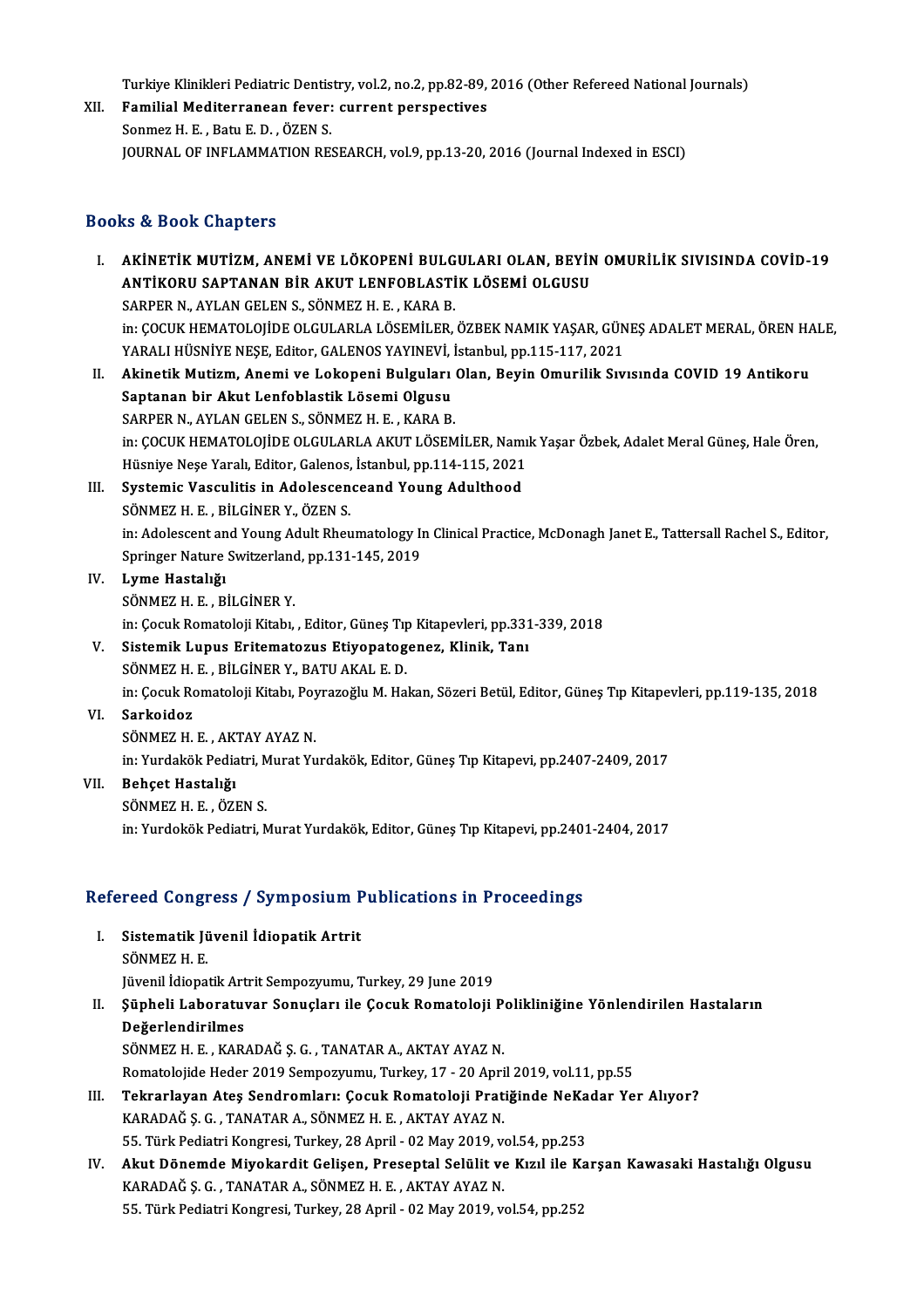| V.    | Kas-Iskelet Sistemi Şikayeti ile Çocuk Romatoloji PolikliniğineYönlendirilen Hastaların Tanıları |
|-------|--------------------------------------------------------------------------------------------------|
|       | KARADAĞ Ş. G., TANATAR A., SÖNMEZ H. E., AKTAY AYAZ N.                                           |
|       | 55. Türk Pediatri Kongresi, Turkey, 28 April - 02 May 2019, vol.54, pp.103                       |
| VI.   | Çocuklarda Henoch-Schönlein Purpurası: Prospektif Tek Merkezli Çalışma                           |
|       | KARADAĞ Ş. G., TANATAR A., SÖNMEZ H. E., AKTAY AYAZ N.                                           |
|       | 55. Türk Pediatri Kongresi, Turkey, 28 April - 02 May 2019, vol.54, pp.254                       |
| VII.  | Ailevi Akdeniz Ateşi Tanısı ile TakipliHastalarda İlaç Uyumunun Hastalık Maliyetine Etkisi       |
|       | SÖNMEZ H. E.                                                                                     |
|       | International Hippocrates Congress on Medical and Health Sciences, 1 - 03 March 2019             |
| VIII. | JIA'LI ÇOCUKLARIN BİYOPSİKOSOSYAL DURUMLARININ İNCELENMESİ                                       |
|       | ÜNAL E., BATU AKAL E. D., SÖNMEZ H. E., ARICI Z. S., KISACIK P., ARIN G., NUR B.                 |
|       | 4. ULUSAL ROMATOLOJİKREHABİLİTASYON KONGRESİ, Turkey, 29 - 30 November 2018, vol.1               |
| IX.   | SKLERODERMA'DA HASTALIK YÖNETİMİ                                                                 |
|       | SÖNMEZ H E                                                                                       |
|       | 4. ULUSAL ROMATOLOJİKREHABİLİTASYON KONGRESİ, Turkey, 29 - 30 November 2018                      |
| X.    | TÜRK VE İNGİLİZ JÜVENİL İDİYOPATİK ARTRİT TANILI ÇOCUKLARIN KARŞILAŞTIRILMASI: PİLOT             |
|       | ÇALIŞMA                                                                                          |
|       | ARIN G., MAİLLARD S., SÖNMEZ H. E.                                                               |
|       | 4. ULUSAL ROMATOLOJİK REHABİLİTASYON KONGRESİ, Turkey, 29 - 30 November 2018                     |
|       |                                                                                                  |

### Supported Projects

Supported Projects<br>AKGÜN E. Z. , ÖNCEL S., KARADENİZLİ A., BABAOĞLU A., GÜNGÖR H. S. , UZUNER H., SÖNMEZ H. E. , Project Supported by<br>Hisbor Education Institutions Cosuldanda SarsCov? ilişkili multisistem inflamatuar sandr Bupportedi Frojects<br>AKGÜN E. Z. , ÖNCEL S., KARADENİZLİ A., BABAOĞLU A., GÜNGÖR H. S. , UZUNER H., SÖNMEZ H. E. , Project Supported by<br>Higher Education Institutions, Çocuklarda SarsCov2 ilişkili multisistem inflamatuar sen AKGÜN E. Z. , ÖNCEL S., KARADENİZLİ A., BABAOĞLU A., GÜNGÖR H. S. , UZUNER H<br>Higher Education Institutions, Çocuklarda SarsCov2 ilişkili multisistem inflamatuar<br>İnterferon gammainduced protein 10nun rolünün değerlendirilme Interferon gammainduced protein 10nun rolünün değerlendirilmesi, 2021 - 2022<br>Activities in Scientific Journals

FRONTIERS IN PEDIATRICS, Special Issue Editor, 2021 - Continues

### **Scientific Refereeing**

Rheumatology International, SCI Journal, June 2021 RHEUMATOLOGY INTERNATIONAL, SCI Journal, June 2021 Rheumatology International, SCI Journal, June 2021<br>RHEUMATOLOGY INTERNATIONAL, SCI Journal, June 2021<br>RHEUMATOLOGY INTERNATIONAL, SCI Journal, May 2021<br>RHEUMATOLOGY INTERNATIONAL, SCI Journal, May 2021 RHEUMATOLOGY INTERNATIONAL, SCI Journal, May 2021<br>FRONTIERS IN PEDIATRICS, SCI Journal, April 2021 RHEUMATOLOGY INTERNATIONAL, SCI Journal, May<br>RHEUMATOLOGY INTERNATIONAL, SCI Journal, May<br>FRONTIERS IN PEDIATRICS, SCI Journal, April 2021<br>BHEUMATOLOGY INTERNATIONAL, SCI Journal, Ech RHEUMATOLOGY INTERNATIONAL, SCI Journal, February 2021 JCR-JOURNALOF CLINICALRHEUMATOLOGY,SCI Journal,November 2020 KOCAELİ TIP DERGİSİ, National Scientific Refreed Journal, November 2020 JCR-JOURNAL OF CLINICAL RHEUMATOLOGY, SCI Journal, November 20<br>KOCAELI TIP DERGISI, National Scientific Refreed Journal, November 20<br>JCR-JOURNAL OF CLINICAL RHEUMATOLOGY, SCI Journal, August 2020<br>RHEUMATOLOGY INTERNATIONAL KOCAELİ TIP DERGİSİ, National Scientific Refreed Journal, I<br>JCR-JOURNAL OF CLINICAL RHEUMATOLOGY, SCI Journal, .<br>RHEUMATOLOGY INTERNATIONAL, SCI Journal, July 2020<br>RHEUMATOLOGY INTERNATIONAL, SCI Journal, July 2020 JCR-JOURNAL OF CLINICAL RHEUMATOLOGY, SCI Journal, <mark>, ,</mark><br>RHEUMATOLOGY INTERNATIONAL, SCI Journal, July 2020<br>RHEUMATOLOGY INTERNATIONAL, SCI Journal, July 2020<br>RHEUMATOLOGY INTERNATIONAL, SCI Journal, July 2020 RHEUMATOLOGY INTERNATIONAL, SCI Journal, July 2020<br>RHEUMATOLOGY INTERNATIONAL, SCI Journal, July 2020<br>RHEUMATOLOGY INTERNATIONAL, SCI Journal, July 2020 Annals of Medical Research, National Scientific Refreed Journal, April 2020

### **Edit Congress and Symposium Activities**